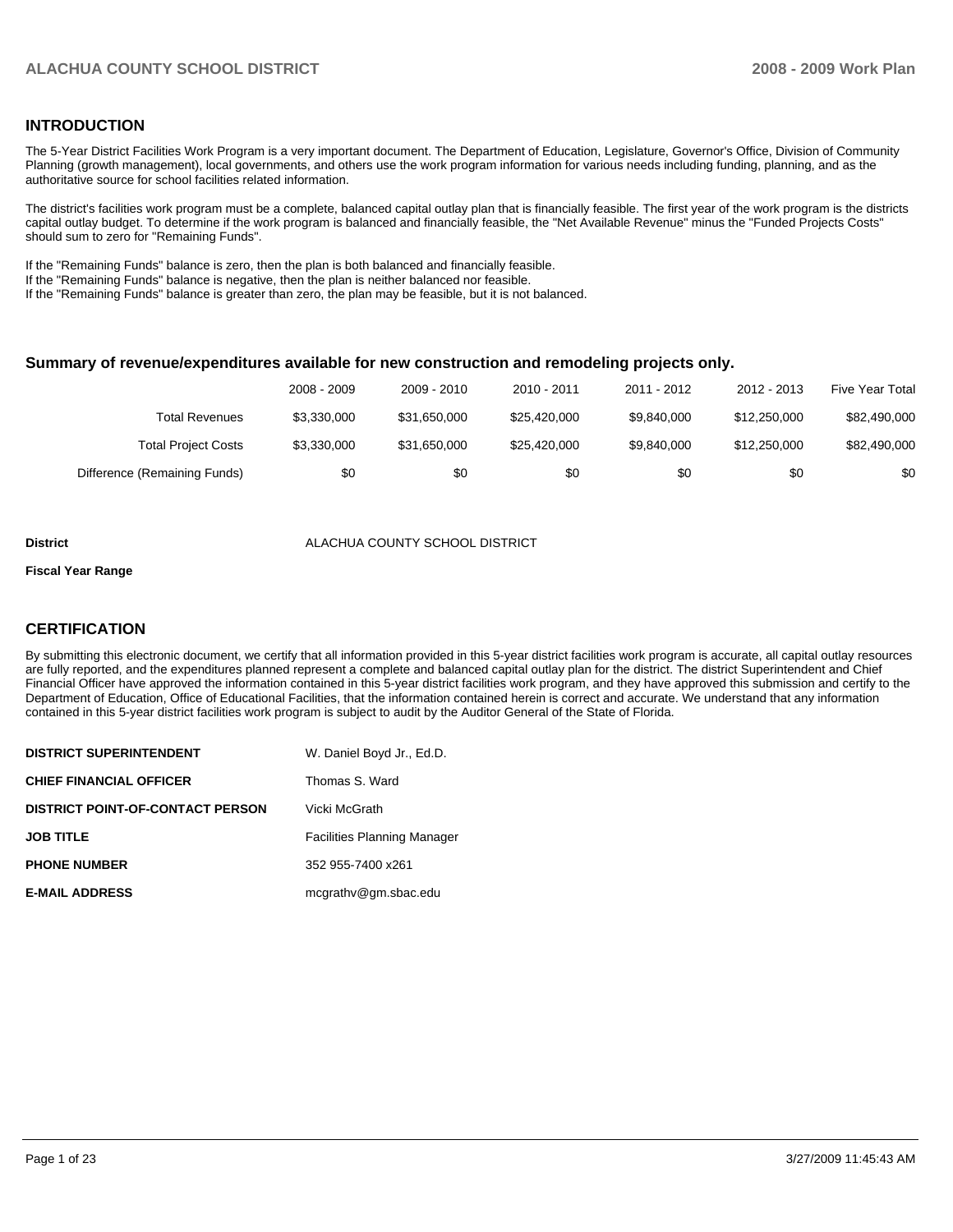# **Expenditures**

#### **Expenditure for Maintenance, Repair and Renovation from 2-Mills and PECO**

Annually, prior to the adoption of the district school budget, each school board must prepare a tentative district facilities work program that includes a schedule of major repair and renovation projects necessary to maintain the educational and ancillary facilities of the district.

|                | Item                                                                                                                                                                                                                                                                                                                                                                                                                                                                                                                                                                                                                                                                                                                                                                                                                                                                                                                                                                                                                                                                                                                                                                                                                                                                                                                                     | 2008 - 2009<br><b>Actual Budget</b> | 2009 - 2010<br>Projected | 2010 - 2011<br>Projected | 2011 - 2012<br>Projected | 2012 - 2013<br>Projected | Total       |
|----------------|------------------------------------------------------------------------------------------------------------------------------------------------------------------------------------------------------------------------------------------------------------------------------------------------------------------------------------------------------------------------------------------------------------------------------------------------------------------------------------------------------------------------------------------------------------------------------------------------------------------------------------------------------------------------------------------------------------------------------------------------------------------------------------------------------------------------------------------------------------------------------------------------------------------------------------------------------------------------------------------------------------------------------------------------------------------------------------------------------------------------------------------------------------------------------------------------------------------------------------------------------------------------------------------------------------------------------------------|-------------------------------------|--------------------------|--------------------------|--------------------------|--------------------------|-------------|
| <b>HVAC</b>    |                                                                                                                                                                                                                                                                                                                                                                                                                                                                                                                                                                                                                                                                                                                                                                                                                                                                                                                                                                                                                                                                                                                                                                                                                                                                                                                                          | \$1,270,000                         | \$1,300,000              | \$1,340,000              | \$1,380,000              | \$1,400,000              | \$6,690,000 |
|                | Locations: A L MEBANE MIDDLE, A Q JONES EXCEPTIONAL STUDENTS CENTER, ABRAHAM LINCOLN MIDDLE, ADMINISTRATIVE ANNEX,<br>ALACHUA ELEMENTARY. ALACHUA SUPERINTENDENT'S OFFICE. ARCHER COMMUNITY SCHOOL. C W NORTON ELEMENTARY.<br>CAMP CRYSTAL LAKE, CHARLES W DUVAL ELEMENTARY, CHESTER SHELL ELEMENTARY, CITIZENS FIELD, EARLY HEADSTART<br>FAMILY PROGRAM CENTER, EASTSIDE SENIOR HIGH, F W BUCHHOLZ SENIOR HIGH, FEARNSIDE FAMILY SERVICES CENTER,<br>FORT CLARKE MIDDLE, FRED SIVIA JR SUPPORT CENTER, GAINESVILLE SENIOR HIGH, GLEN SPRINGS ELEMENTARY,<br>HAWTHORNE HIGH SCHOOL, HAWTHORNE STADIUM, HIDDEN OAK ELEMENTARY, HIGH SPRINGS COMMUNITY SCHOOL, HORIZON<br>CENTER, HOWARD W BISHOP MIDDLE, IDYLWILD ELEMENTARY, J J FINLEY ELEMENTARY, JOSEPH WILLIAMS ELEMENTARY,<br>KANAPAHA MIDDLE, KIMBALL WILES ELEMENTARY, LAKE FOREST ELEMENTARY, LAWTON M CHILES ELEMENTARY, LITTLEWOOD<br>ELEMENTARY, MARJORIE K RAWLINGS ELEMENTARY, MYRA TERWILLIGER ELEMENTARY, NEWBERRY ELEMENTARY, NEWBERRY<br>SENIOR HIGH, OAKVIEW MIDDLE, OSCAR SERVIN CENTER, PRAIRIE VIEW ELEMENTARY, SANTA FE SENIOR HIGH, SIDNEY LANIER<br>CENTER, STEPHEN FOSTER ELEMENTARY, TRAFFIC SAFETY CENTER, W A METCALFE ELEMENTARY, W TRAVIS LOFTEN SENIOR<br>HIGH, W W IRBY ELEMENTARY, WALDO COMMUNITY SCHOOL, WESTWOOD MIDDLE, WILLIAM S TALBOT ELEMENTARY |                                     |                          |                          |                          |                          |             |
| Flooring       |                                                                                                                                                                                                                                                                                                                                                                                                                                                                                                                                                                                                                                                                                                                                                                                                                                                                                                                                                                                                                                                                                                                                                                                                                                                                                                                                          | \$230,000                           | \$275,000                | \$300.000                | \$325.000                | \$350.000                | \$1,480,000 |
| Locations:     | A L MEBANE MIDDLE, A Q JONES EXCEPTIONAL STUDENTS CENTER, ABRAHAM LINCOLN MIDDLE, ADMINISTRATIVE ANNEX,<br>ALACHUA ELEMENTARY, ALACHUA SUPERINTENDENT'S OFFICE, ARCHER COMMUNITY SCHOOL, C W NORTON ELEMENTARY,<br>CAMP CRYSTAL LAKE, CHARLES W DUVAL ELEMENTARY, CHESTER SHELL ELEMENTARY, CITIZENS FIELD, EARLY HEADSTART<br>FAMILY PROGRAM CENTER, EASTSIDE SENIOR HIGH, F W BUCHHOLZ SENIOR HIGH, FEARNSIDE FAMILY SERVICES CENTER,<br>FORT CLARKE MIDDLE. FRED SIVIA JR SUPPORT CENTER. GAINESVILLE SENIOR HIGH. GLEN SPRINGS ELEMENTARY.<br>HAWTHORNE HIGH SCHOOL, HAWTHORNE STADIUM, HIDDEN OAK ELEMENTARY, HIGH SPRINGS COMMUNITY SCHOOL, HORIZON<br>CENTER, HOWARD W BISHOP MIDDLE, IDYLWILD ELEMENTARY, J J FINLEY ELEMENTARY, JOSEPH WILLIAMS ELEMENTARY,<br>KANAPAHA MIDDLE, KIMBALL WILES ELEMENTARY, LAKE FOREST ELEMENTARY, LAWTON M CHILES ELEMENTARY, LITTLEWOOD<br>ELEMENTARY, MARJORIE K RAWLINGS ELEMENTARY, MYRA TERWILLIGER ELEMENTARY, NEWBERRY ELEMENTARY, NEWBERRY<br>SENIOR HIGH, OAKVIEW MIDDLE, OSCAR SERVIN CENTER, PRAIRIE VIEW ELEMENTARY, SANTA FE SENIOR HIGH, SIDNEY LANIER<br>CENTER, STEPHEN FOSTER ELEMENTARY, TRAFFIC SAFETY CENTER, W A METCALFE ELEMENTARY, W TRAVIS LOFTEN SENIOR<br>HIGH, W W IRBY ELEMENTARY, WALDO COMMUNITY SCHOOL, WESTWOOD MIDDLE, WILLIAM S TALBOT ELEMENTARY            |                                     |                          |                          |                          |                          |             |
| Roofing        |                                                                                                                                                                                                                                                                                                                                                                                                                                                                                                                                                                                                                                                                                                                                                                                                                                                                                                                                                                                                                                                                                                                                                                                                                                                                                                                                          | \$1,000,000                         | \$1,400,000              | \$1,500,000              | \$1,550,000              | \$1,600,000              | \$7,050,000 |
| Locations:     | A L MEBANE MIDDLE, A Q JONES EXCEPTIONAL STUDENTS CENTER, ABRAHAM LINCOLN MIDDLE, ADMINISTRATIVE ANNEX,<br>ALACHUA ELEMENTARY, ALACHUA SUPERINTENDENT'S OFFICE, ARCHER COMMUNITY SCHOOL, C W NORTON ELEMENTARY,<br>CAMP CRYSTAL LAKE. CHARLES W DUVAL ELEMENTARY. CHESTER SHELL ELEMENTARY. CITIZENS FIELD. EARLY HEADSTART<br>FAMILY PROGRAM CENTER, EASTSIDE SENIOR HIGH, F W BUCHHOLZ SENIOR HIGH, FEARNSIDE FAMILY SERVICES CENTER,<br>FORT CLARKE MIDDLE, FRED SIVIA JR SUPPORT CENTER, GAINESVILLE SENIOR HIGH, GLEN SPRINGS ELEMENTARY,<br>HAWTHORNE HIGH SCHOOL, HAWTHORNE STADIUM, HIDDEN OAK ELEMENTARY, HIGH SPRINGS COMMUNITY SCHOOL, HORIZON<br>CENTER, HOWARD W BISHOP MIDDLE, IDYLWILD ELEMENTARY, J J FINLEY ELEMENTARY, JOSEPH WILLIAMS ELEMENTARY,<br>KANAPAHA MIDDLE, KIMBALL WILES ELEMENTARY, LAKE FOREST ELEMENTARY, LAWTON M CHILES ELEMENTARY, LITTLEWOOD<br>ELEMENTARY, MARJORIE K RAWLINGS ELEMENTARY, MYRA TERWILLIGER ELEMENTARY, NEWBERRY ELEMENTARY, NEWBERRY<br>SENIOR HIGH, OAKVIEW MIDDLE, OSCAR SERVIN CENTER, PRAIRIE VIEW ELEMENTARY, SANTA FE SENIOR HIGH, SIDNEY LANIER<br>CENTER, STEPHEN FOSTER ELEMENTARY, TRAFFIC SAFETY CENTER, W A METCALFE ELEMENTARY, W TRAVIS LOFTEN SENIOR<br>HIGH, W W IRBY ELEMENTARY, WALDO COMMUNITY SCHOOL, WESTWOOD MIDDLE, WILLIAM S TALBOT ELEMENTARY            |                                     |                          |                          |                          |                          |             |
| Safety to Life |                                                                                                                                                                                                                                                                                                                                                                                                                                                                                                                                                                                                                                                                                                                                                                                                                                                                                                                                                                                                                                                                                                                                                                                                                                                                                                                                          | \$530,000                           | \$709,123                | \$812,801                | \$869,867                | \$900,000                | \$3,821,791 |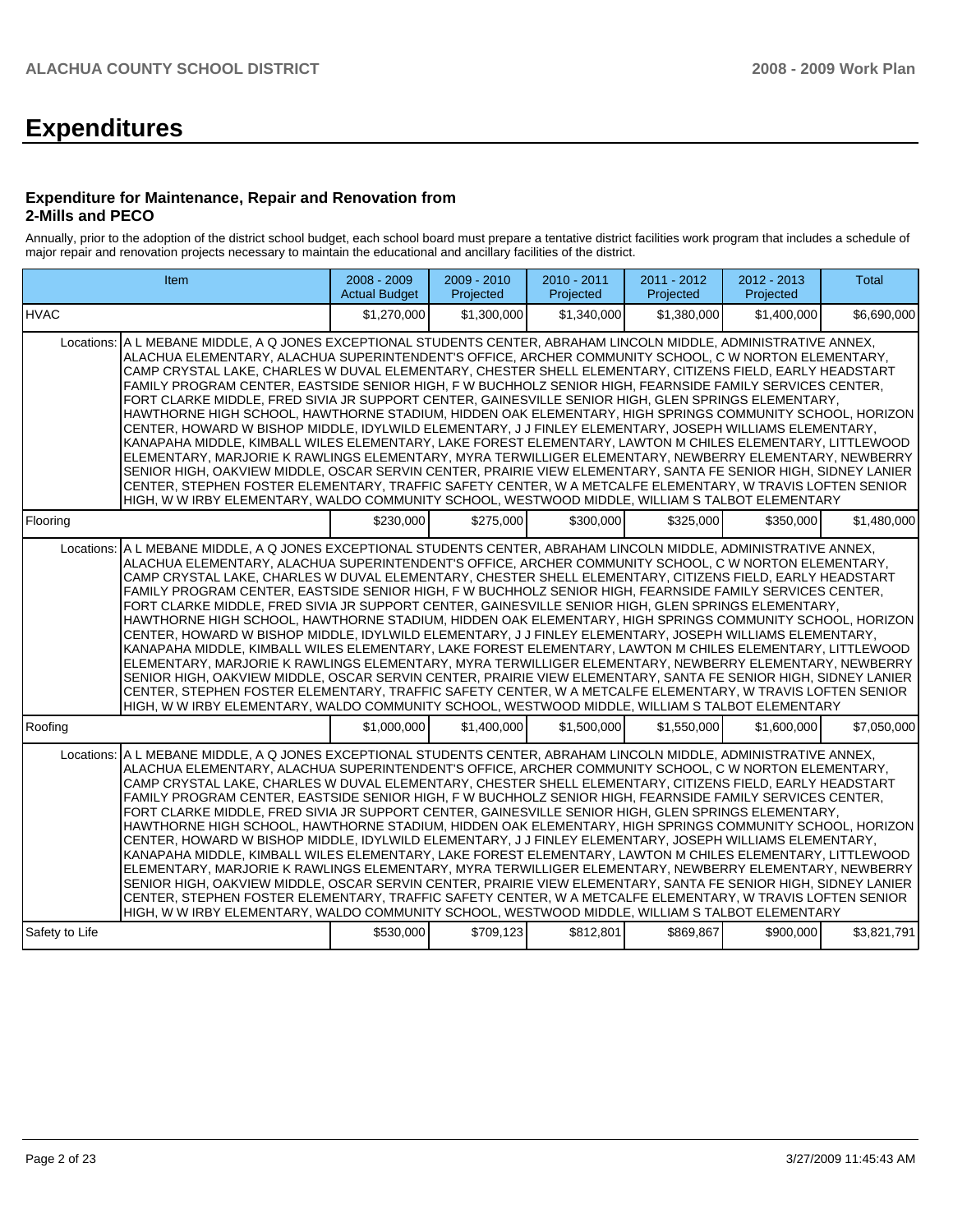|                                  | Locations: A L MEBANE MIDDLE, A Q JONES EXCEPTIONAL STUDENTS CENTER, ABRAHAM LINCOLN MIDDLE, ADMINISTRATIVE ANNEX,<br>ALACHUA ELEMENTARY, ALACHUA SUPERINTENDENT'S OFFICE, ARCHER COMMUNITY SCHOOL, C W NORTON ELEMENTARY,<br>CAMP CRYSTAL LAKE, CHARLES W DUVAL ELEMENTARY, CHESTER SHELL ELEMENTARY, CITIZENS FIELD, EARLY HEADSTART<br>FAMILY PROGRAM CENTER, EASTSIDE SENIOR HIGH, F W BUCHHOLZ SENIOR HIGH, FEARNSIDE FAMILY SERVICES CENTER,<br>FORT CLARKE MIDDLE, FRED SIVIA JR SUPPORT CENTER, GAINESVILLE SENIOR HIGH, GLEN SPRINGS ELEMENTARY,<br>HAWTHORNE HIGH SCHOOL, HAWTHORNE STADIUM, HIDDEN OAK ELEMENTARY, HIGH SPRINGS COMMUNITY SCHOOL, HORIZON<br>CENTER, HOWARD W BISHOP MIDDLE, IDYLWILD ELEMENTARY, J J FINLEY ELEMENTARY, JOSEPH WILLIAMS ELEMENTARY,<br>KANAPAHA MIDDLE, KIMBALL WILES ELEMENTARY, LAKE FOREST ELEMENTARY, LAWTON M CHILES ELEMENTARY, LITTLEWOOD<br>ELEMENTARY, MARJORIE K RAWLINGS ELEMENTARY, MYRA TERWILLIGER ELEMENTARY, NEWBERRY ELEMENTARY, NEWBERRY<br>SENIOR HIGH, OAKVIEW MIDDLE, OSCAR SERVIN CENTER, PRAIRIE VIEW ELEMENTARY, SANTA FE SENIOR HIGH, SIDNEY LANIER<br>CENTER, STEPHEN FOSTER ELEMENTARY, TRAFFIC SAFETY CENTER, W A METCALFE ELEMENTARY, W TRAVIS LOFTEN SENIOR<br>HIGH, W W IRBY ELEMENTARY, WALDO COMMUNITY SCHOOL, WESTWOOD MIDDLE, WILLIAM S TALBOT ELEMENTARY |             |             |             |             |             |              |
|----------------------------------|------------------------------------------------------------------------------------------------------------------------------------------------------------------------------------------------------------------------------------------------------------------------------------------------------------------------------------------------------------------------------------------------------------------------------------------------------------------------------------------------------------------------------------------------------------------------------------------------------------------------------------------------------------------------------------------------------------------------------------------------------------------------------------------------------------------------------------------------------------------------------------------------------------------------------------------------------------------------------------------------------------------------------------------------------------------------------------------------------------------------------------------------------------------------------------------------------------------------------------------------------------------------------------------------------------------------------------------|-------------|-------------|-------------|-------------|-------------|--------------|
| Fencing                          |                                                                                                                                                                                                                                                                                                                                                                                                                                                                                                                                                                                                                                                                                                                                                                                                                                                                                                                                                                                                                                                                                                                                                                                                                                                                                                                                          | \$200,000   | \$200,000   | \$200,000   | \$200,000   | \$200,000   | \$1,000,000  |
|                                  | Locations: A L MEBANE MIDDLE, A Q JONES EXCEPTIONAL STUDENTS CENTER, ABRAHAM LINCOLN MIDDLE, ADMINISTRATIVE ANNEX.<br>ALACHUA ELEMENTARY, ALACHUA SUPERINTENDENT'S OFFICE, ARCHER COMMUNITY SCHOOL, C W NORTON ELEMENTARY,<br>CAMP CRYSTAL LAKE, CHARLES W DUVAL ELEMENTARY, CHESTER SHELL ELEMENTARY, CITIZENS FIELD, EARLY HEADSTART<br>FAMILY PROGRAM CENTER, EASTSIDE SENIOR HIGH, F W BUCHHOLZ SENIOR HIGH, FEARNSIDE FAMILY SERVICES CENTER,<br>FORT CLARKE MIDDLE, FRED SIVIA JR SUPPORT CENTER, GAINESVILLE SENIOR HIGH, GLEN SPRINGS ELEMENTARY,<br>HAWTHORNE HIGH SCHOOL, HAWTHORNE STADIUM, HIDDEN OAK ELEMENTARY, HIGH SPRINGS COMMUNITY SCHOOL, HORIZON<br>CENTER, HOWARD W BISHOP MIDDLE, IDYLWILD ELEMENTARY, J J FINLEY ELEMENTARY, JOSEPH WILLIAMS ELEMENTARY,<br>KANAPAHA MIDDLE, KIMBALL WILES ELEMENTARY, LAKE FOREST ELEMENTARY, LAWTON M CHILES ELEMENTARY, LITTLEWOOD<br>ELEMENTARY, MARJORIE K RAWLINGS ELEMENTARY, MYRA TERWILLIGER ELEMENTARY, NEWBERRY ELEMENTARY, NEWBERRY<br>SENIOR HIGH, OAKVIEW MIDDLE, OSCAR SERVIN CENTER, PRAIRIE VIEW ELEMENTARY, SANTA FE SENIOR HIGH, SIDNEY LANIER<br>CENTER, STEPHEN FOSTER ELEMENTARY, TRAFFIC SAFETY CENTER, W A METCALFE ELEMENTARY, W TRAVIS LOFTEN SENIOR<br>HIGH, W W IRBY ELEMENTARY, WALDO COMMUNITY SCHOOL, WESTWOOD MIDDLE, WILLIAM S TALBOT ELEMENTARY |             |             |             |             |             |              |
| Parking                          |                                                                                                                                                                                                                                                                                                                                                                                                                                                                                                                                                                                                                                                                                                                                                                                                                                                                                                                                                                                                                                                                                                                                                                                                                                                                                                                                          | \$0         | \$0         | \$0         | \$0         | \$0         | \$0          |
|                                  | Locations: No Locations for this expenditure.                                                                                                                                                                                                                                                                                                                                                                                                                                                                                                                                                                                                                                                                                                                                                                                                                                                                                                                                                                                                                                                                                                                                                                                                                                                                                            |             |             |             |             |             |              |
| Electrical                       |                                                                                                                                                                                                                                                                                                                                                                                                                                                                                                                                                                                                                                                                                                                                                                                                                                                                                                                                                                                                                                                                                                                                                                                                                                                                                                                                          | \$0         | \$0         | \$0         | \$0         | \$0         | \$0          |
|                                  | Locations: No Locations for this expenditure.                                                                                                                                                                                                                                                                                                                                                                                                                                                                                                                                                                                                                                                                                                                                                                                                                                                                                                                                                                                                                                                                                                                                                                                                                                                                                            |             |             |             |             |             |              |
| Fire Alarm                       |                                                                                                                                                                                                                                                                                                                                                                                                                                                                                                                                                                                                                                                                                                                                                                                                                                                                                                                                                                                                                                                                                                                                                                                                                                                                                                                                          | \$0         | \$0         | \$0         | \$0         | \$0         | \$0          |
|                                  | Locations: No Locations for this expenditure.                                                                                                                                                                                                                                                                                                                                                                                                                                                                                                                                                                                                                                                                                                                                                                                                                                                                                                                                                                                                                                                                                                                                                                                                                                                                                            |             |             |             |             |             |              |
| Telephone/Intercom System        |                                                                                                                                                                                                                                                                                                                                                                                                                                                                                                                                                                                                                                                                                                                                                                                                                                                                                                                                                                                                                                                                                                                                                                                                                                                                                                                                          | \$140,000   | \$75,000    | \$80,000    | \$85,000    | \$90,000    | \$470,000    |
|                                  | Locations: A L MEBANE MIDDLE, A Q JONES EXCEPTIONAL STUDENTS CENTER, ABRAHAM LINCOLN MIDDLE, ADMINISTRATIVE ANNEX,<br>ALACHUA ELEMENTARY, ALACHUA SUPERINTENDENT'S OFFICE, ARCHER COMMUNITY SCHOOL, C W NORTON ELEMENTARY,<br>CAMP CRYSTAL LAKE, CHARLES W DUVAL ELEMENTARY, CHESTER SHELL ELEMENTARY, CITIZENS FIELD, EARLY HEADSTART<br>FAMILY PROGRAM CENTER, EASTSIDE SENIOR HIGH, F W BUCHHOLZ SENIOR HIGH, FEARNSIDE FAMILY SERVICES CENTER,<br>FORT CLARKE MIDDLE, FRED SIVIA JR SUPPORT CENTER, GAINESVILLE SENIOR HIGH, GLEN SPRINGS ELEMENTARY,<br>HAWTHORNE HIGH SCHOOL, HAWTHORNE STADIUM, HIDDEN OAK ELEMENTARY, HIGH SPRINGS COMMUNITY SCHOOL, HORIZON<br>CENTER, HOWARD W BISHOP MIDDLE, IDYLWILD ELEMENTARY, J J FINLEY ELEMENTARY, JOSEPH WILLIAMS ELEMENTARY,<br>KANAPAHA MIDDLE, KIMBALL WILES ELEMENTARY, LAKE FOREST ELEMENTARY, LAWTON M CHILES ELEMENTARY, LITTLEWOOD<br>ELEMENTARY, MARJORIE K RAWLINGS ELEMENTARY, MYRA TERWILLIGER ELEMENTARY, NEWBERRY ELEMENTARY, NEWBERRY<br>SENIOR HIGH, OAKVIEW MIDDLE, OSCAR SERVIN CENTER, PRAIRIE VIEW ELEMENTARY, SANTA FE SENIOR HIGH, SIDNEY LANIER<br>CENTER, STEPHEN FOSTER ELEMENTARY, TRAFFIC SAFETY CENTER, W A METCALFE ELEMENTARY, W TRAVIS LOFTEN SENIOR<br>HIGH, W W IRBY ELEMENTARY, WALDO COMMUNITY SCHOOL, WESTWOOD MIDDLE, WILLIAM S TALBOT ELEMENTARY |             |             |             |             |             |              |
| <b>Closed Circuit Television</b> |                                                                                                                                                                                                                                                                                                                                                                                                                                                                                                                                                                                                                                                                                                                                                                                                                                                                                                                                                                                                                                                                                                                                                                                                                                                                                                                                          | \$0         | \$0         | \$0         | \$0         | \$0         | \$0          |
|                                  | Locations: No Locations for this expenditure.                                                                                                                                                                                                                                                                                                                                                                                                                                                                                                                                                                                                                                                                                                                                                                                                                                                                                                                                                                                                                                                                                                                                                                                                                                                                                            |             |             |             |             |             |              |
| Paint                            |                                                                                                                                                                                                                                                                                                                                                                                                                                                                                                                                                                                                                                                                                                                                                                                                                                                                                                                                                                                                                                                                                                                                                                                                                                                                                                                                          | \$160,000   | \$200,000   | \$200,000   | \$200,000   | \$200,000   | \$960,000    |
| Locations:                       | JOSEPH WILLIAMS ELEMENTARY, SANTA FE SENIOR HIGH                                                                                                                                                                                                                                                                                                                                                                                                                                                                                                                                                                                                                                                                                                                                                                                                                                                                                                                                                                                                                                                                                                                                                                                                                                                                                         |             |             |             |             |             |              |
| Maintenance/Repair               |                                                                                                                                                                                                                                                                                                                                                                                                                                                                                                                                                                                                                                                                                                                                                                                                                                                                                                                                                                                                                                                                                                                                                                                                                                                                                                                                          | \$2,069,414 | \$2,485,204 | \$3,326,090 | \$3,146,264 | \$3,135,282 | \$14,162,254 |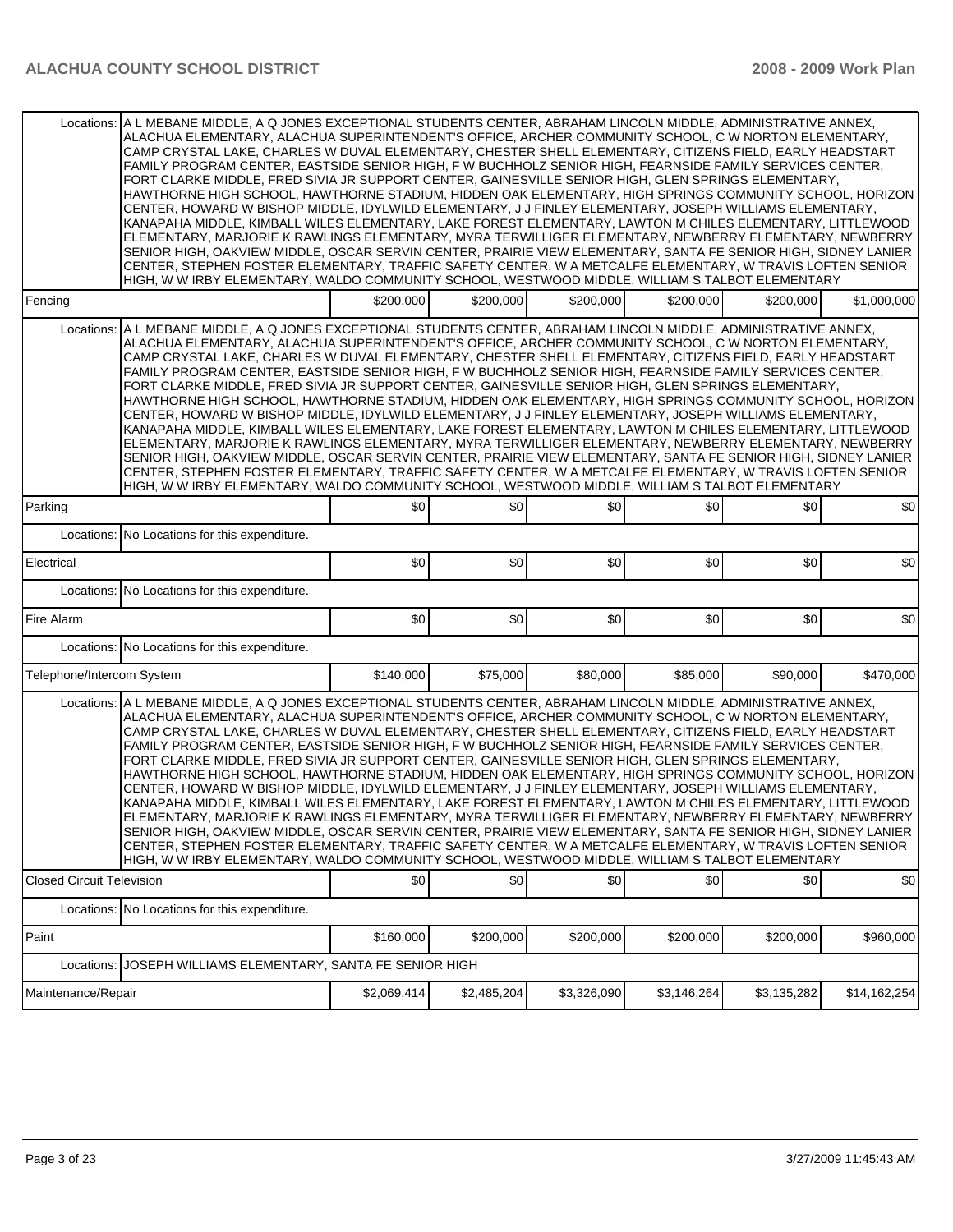| Locations:   A L MEBANE MIDDLE, A Q JONES EXCEPTIONAL STUDENTS CENTER, ABRAHAM LINCOLN MIDDLE, ADMINISTRATIVE ANNEX, |             |             |             |             |             |              |
|----------------------------------------------------------------------------------------------------------------------|-------------|-------------|-------------|-------------|-------------|--------------|
| ALACHUA ELEMENTARY, ALACHUA SUPERINTENDENT'S OFFICE, ARCHER COMMUNITY SCHOOL, C W NORTON ELEMENTARY,                 |             |             |             |             |             |              |
| CAMP CRYSTAL LAKE, CHARLES W DUVAL ELEMENTARY, CHESTER SHELL ELEMENTARY, CITIZENS FIELD, EARLY HEADSTART             |             |             |             |             |             |              |
| FAMILY PROGRAM CENTER, EASTSIDE SENIOR HIGH, F W BUCHHOLZ SENIOR HIGH, FEARNSIDE FAMILY SERVICES CENTER,             |             |             |             |             |             |              |
| FORT CLARKE MIDDLE, FRED SIVIA JR SUPPORT CENTER, GAINESVILLE SENIOR HIGH, GLEN SPRINGS ELEMENTARY,                  |             |             |             |             |             |              |
| HAWTHORNE HIGH SCHOOL, HAWTHORNE STADIUM, HIDDEN OAK ELEMENTARY, HIGH SPRINGS COMMUNITY SCHOOL, HORIZON              |             |             |             |             |             |              |
| CENTER, HOWARD W BISHOP MIDDLE, IDYLWILD ELEMENTARY, J J FINLEY ELEMENTARY, JOSEPH WILLIAMS ELEMENTARY,              |             |             |             |             |             |              |
| KANAPAHA MIDDLE, KIMBALL WILES ELEMENTARY, LAKE FOREST ELEMENTARY, LAWTON M CHILES ELEMENTARY, LITTLEWOOD            |             |             |             |             |             |              |
| IELEMENTARY, MARJORIE K RAWLINGS ELEMENTARY, MYRA TERWILLIGER ELEMENTARY, NEWBERRY ELEMENTARY, NEWBERRY              |             |             |             |             |             |              |
| ISENIOR HIGH, OAKVIEW MIDDLE, OSCAR SERVIN CENTER, PRAIRIE VIEW ELEMENTARY, SANTA FE SENIOR HIGH, SIDNEY LANIER      |             |             |             |             |             |              |
| ICENTER, STEPHEN FOSTER ELEMENTARY, TRAFFIC SAFETY CENTER, W A METCALFE ELEMENTARY, W TRAVIS LOFTEN SENIOR           |             |             |             |             |             |              |
| HIGH. W W IRBY ELEMENTARY. WALDO COMMUNITY SCHOOL. WESTWOOD MIDDLE. WILLIAM S TALBOT ELEMENTARY                      |             |             |             |             |             |              |
| Sub Total:                                                                                                           | \$5,599,414 | \$6,644,327 | \$7,758,891 | \$7,756,131 | \$7,875,282 | \$35,634,045 |

| <b>PECO Maintenance Expenditures</b> | \$2,069,414 | \$2,485,204 | \$3,326,090 | \$3,146,264] | \$3,135,282 | \$14.162.254 |
|--------------------------------------|-------------|-------------|-------------|--------------|-------------|--------------|
| Two Mill Sub Total: I                | \$6,924,978 | \$7.522.894 | \$7,913,730 | \$8,395,058  | \$7,912,733 | \$38,669,393 |

| <b>Other Items</b>                                                                                                                                                                                                                                                                                                                                                                                                                                                                                                                                                                                                                                                                                                                                                                                                                                                                                                                                                                                                                                                                                                                                                                                                                                                                                                                          | $2008 - 2009$<br><b>Actual Budget</b> | $2009 - 2010$<br>Projected | $2010 - 2011$<br>Projected | $2011 - 2012$<br>Projected | $2012 - 2013$<br>Projected | Total       |  |
|---------------------------------------------------------------------------------------------------------------------------------------------------------------------------------------------------------------------------------------------------------------------------------------------------------------------------------------------------------------------------------------------------------------------------------------------------------------------------------------------------------------------------------------------------------------------------------------------------------------------------------------------------------------------------------------------------------------------------------------------------------------------------------------------------------------------------------------------------------------------------------------------------------------------------------------------------------------------------------------------------------------------------------------------------------------------------------------------------------------------------------------------------------------------------------------------------------------------------------------------------------------------------------------------------------------------------------------------|---------------------------------------|----------------------------|----------------------------|----------------------------|----------------------------|-------------|--|
| (B) Minor Maint / Improvement Projects                                                                                                                                                                                                                                                                                                                                                                                                                                                                                                                                                                                                                                                                                                                                                                                                                                                                                                                                                                                                                                                                                                                                                                                                                                                                                                      | \$450,000                             | \$325,000                  | \$730,929                  | \$1,035,191                | \$400,000                  | \$2,941,120 |  |
| Locations A L MEBANE MIDDLE, A Q JONES EXCEPTIONAL STUDENTS CENTER, ABRAHAM LINCOLN MIDDLE, ADMINISTRATIVE ANNEX,<br>ALACHUA ELEMENTARY, ALACHUA SUPERINTENDENT'S OFFICE, ARCHER COMMUNITY SCHOOL, C W NORTON ELEMENTARY,<br>CAMP CRYSTAL LAKE, CHARLES W DUVAL ELEMENTARY, CHESTER SHELL ELEMENTARY, CITIZENS FIELD, EARLY HEADSTART<br>FAMILY PROGRAM CENTER, EASTSIDE SENIOR HIGH, F W BUCHHOLZ SENIOR HIGH, FEARNSIDE FAMILY SERVICES CENTER,<br>FORT CLARKE MIDDLE. FRED SIVIA JR SUPPORT CENTER. GAINESVILLE SENIOR HIGH. GLEN SPRINGS ELEMENTARY.<br>HAWTHORNE HIGH SCHOOL, HAWTHORNE STADIUM, HIDDEN OAK ELEMENTARY, HIGH SPRINGS COMMUNITY SCHOOL,<br>HORIZON CENTER. HOWARD W BISHOP MIDDLE. IDYLWILD ELEMENTARY. J J FINLEY ELEMENTARY. JOSEPH WILLIAMS<br>ELEMENTARY, KANAPAHA MIDDLE, KIMBALL WILES ELEMENTARY, LAKE FOREST ELEMENTARY, LAWTON M CHILES<br>ELEMENTARY, LITTLEWOOD ELEMENTARY, MARJORIE K RAWLINGS ELEMENTARY, MYRA TERWILLIGER ELEMENTARY,<br>NEWBERRY ELEMENTARY, NEWBERRY SENIOR HIGH, OAKVIEW MIDDLE, OSCAR SERVIN CENTER, PRAIRIE VIEW<br>ELEMENTARY, SANTA FE SENIOR HIGH, SIDNEY LANIER CENTER, STEPHEN FOSTER ELEMENTARY, TRAFFIC SAFETY CENTER,<br>W A METCALFE ELEMENTARY, W TRAVIS LOFTEN SENIOR HIGH, W W IRBY ELEMENTARY, WALDO COMMUNITY SCHOOL,<br>WESTWOOD MIDDLE, WILLIAM S TALBOT ELEMENTARY  |                                       |                            |                            |                            |                            |             |  |
| (U) School Concurrency Implemntation /<br>Management                                                                                                                                                                                                                                                                                                                                                                                                                                                                                                                                                                                                                                                                                                                                                                                                                                                                                                                                                                                                                                                                                                                                                                                                                                                                                        | \$65,000                              | \$25,000                   | \$25,000                   | \$25,000                   | \$25,000                   | \$165,000   |  |
| Locations A L MEBANE MIDDLE, A Q JONES EXCEPTIONAL STUDENTS CENTER, ABRAHAM LINCOLN MIDDLE, ADMINISTRATIVE ANNEX,<br>ALACHUA ELEMENTARY, ALACHUA SUPERINTENDENT'S OFFICE, ARCHER COMMUNITY SCHOOL, C W NORTON ELEMENTARY,<br>CAMP CRYSTAL LAKE, CHARLES W DUVAL ELEMENTARY, CHESTER SHELL ELEMENTARY, CITIZENS FIELD, EARLY HEADSTART<br>FAMILY PROGRAM CENTER, EASTSIDE SENIOR HIGH, F W BUCHHOLZ SENIOR HIGH, FEARNSIDE FAMILY SERVICES CENTER,<br>FORT CLARKE MIDDLE, FRED SIVIA JR SUPPORT CENTER, GAINESVILLE SENIOR HIGH, GLEN SPRINGS ELEMENTARY,<br>HAWTHORNE HIGH SCHOOL, HAWTHORNE STADIUM, HIDDEN OAK ELEMENTARY, HIGH SPRINGS COMMUNITY SCHOOL,<br>HORIZON CENTER, HOWARD W BISHOP MIDDLE, IDYLWILD ELEMENTARY, J J FINLEY ELEMENTARY, JOSEPH WILLIAMS<br>ELEMENTARY, KANAPAHA MIDDLE, KIMBALL WILES ELEMENTARY, LAKE FOREST ELEMENTARY, LAWTON M CHILES<br>ELEMENTARY, LITTLEWOOD ELEMENTARY, MARJORIE K RAWLINGS ELEMENTARY, MYRA TERWILLIGER ELEMENTARY,<br>INEWBERRY ELEMENTARY. NEWBERRY SENIOR HIGH. OAKVIEW MIDDLE. OSCAR SERVIN CENTER. PRAIRIE VIEW<br>ELEMENTARY, SANTA FE SENIOR HIGH, SIDNEY LANIER CENTER, STEPHEN FOSTER ELEMENTARY, TRAFFIC SAFETY CENTER,<br>W A METCALFE ELEMENTARY, W TRAVIS LOFTEN SENIOR HIGH, W W IRBY ELEMENTARY, WALDO COMMUNITY SCHOOL,<br>WESTWOOD MIDDLE, WILLIAM S TALBOT ELEMENTARY |                                       |                            |                            |                            |                            |             |  |
| (P) Relocatable Moves & Renovations                                                                                                                                                                                                                                                                                                                                                                                                                                                                                                                                                                                                                                                                                                                                                                                                                                                                                                                                                                                                                                                                                                                                                                                                                                                                                                         | \$450,000                             | \$450,000                  | \$450,000                  | \$450,000                  | \$450,000                  | \$2,250,000 |  |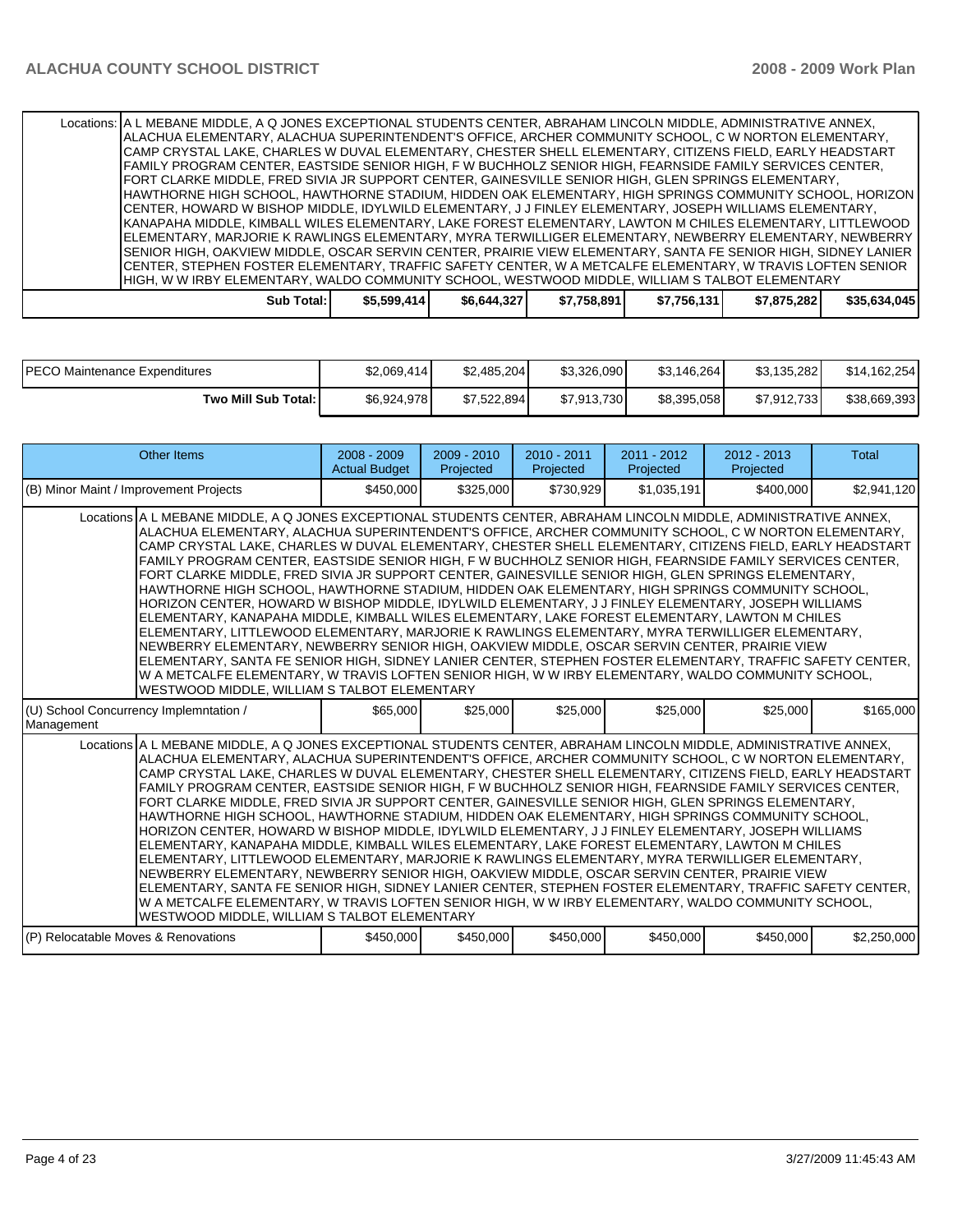|                                     | Locations A L MEBANE MIDDLE, A Q JONES EXCEPTIONAL STUDENTS CENTER, ABRAHAM LINCOLN MIDDLE, ADMINISTRATIVE ANNEX,<br>ALACHUA ELEMENTARY, ALACHUA SUPERINTENDENT'S OFFICE, ARCHER COMMUNITY SCHOOL, C W NORTON ELEMENTARY,<br>CAMP CRYSTAL LAKE, CHARLES W DUVAL ELEMENTARY, CHESTER SHELL ELEMENTARY, CITIZENS FIELD, EARLY HEADSTART<br>FAMILY PROGRAM CENTER, EASTSIDE SENIOR HIGH, F W BUCHHOLZ SENIOR HIGH, FEARNSIDE FAMILY SERVICES CENTER,<br>FORT CLARKE MIDDLE, FRED SIVIA JR SUPPORT CENTER, GAINESVILLE SENIOR HIGH, GLEN SPRINGS ELEMENTARY,<br>HAWTHORNE HIGH SCHOOL, HAWTHORNE STADIUM, HIDDEN OAK ELEMENTARY, HIGH SPRINGS COMMUNITY SCHOOL,<br>HORIZON CENTER, HOWARD W BISHOP MIDDLE, IDYLWILD ELEMENTARY, J J FINLEY ELEMENTARY, JOSEPH WILLIAMS<br>ELEMENTARY, KANAPAHA MIDDLE, KIMBALL WILES ELEMENTARY, LAKE FOREST ELEMENTARY, LAWTON M CHILES<br>ELEMENTARY, LITTLEWOOD ELEMENTARY, MARJORIE K RAWLINGS ELEMENTARY, MYRA TERWILLIGER ELEMENTARY,<br>NEWBERRY ELEMENTARY, NEWBERRY SENIOR HIGH, OAKVIEW MIDDLE, OSCAR SERVIN CENTER, PRAIRIE VIEW<br>ELEMENTARY, SANTA FE SENIOR HIGH, SIDNEY LANIER CENTER, STEPHEN FOSTER ELEMENTARY, TRAFFIC SAFETY CENTER,<br>W A METCALFE ELEMENTARY, W TRAVIS LOFTEN SENIOR HIGH, W W IRBY ELEMENTARY, WALDO COMMUNITY SCHOOL,<br>WESTWOOD MIDDLE, WILLIAM S TALBOT ELEMENTARY |           |           |           |           |           |             |
|-------------------------------------|--------------------------------------------------------------------------------------------------------------------------------------------------------------------------------------------------------------------------------------------------------------------------------------------------------------------------------------------------------------------------------------------------------------------------------------------------------------------------------------------------------------------------------------------------------------------------------------------------------------------------------------------------------------------------------------------------------------------------------------------------------------------------------------------------------------------------------------------------------------------------------------------------------------------------------------------------------------------------------------------------------------------------------------------------------------------------------------------------------------------------------------------------------------------------------------------------------------------------------------------------------------------------------------------------------------------------------------------|-----------|-----------|-----------|-----------|-----------|-------------|
| (E) Security Projects               |                                                                                                                                                                                                                                                                                                                                                                                                                                                                                                                                                                                                                                                                                                                                                                                                                                                                                                                                                                                                                                                                                                                                                                                                                                                                                                                                            | \$45,000  | \$50,000  | \$50,000  | \$50,000  | \$50,000  | \$245,000   |
|                                     | Locations A L MEBANE MIDDLE, A Q JONES EXCEPTIONAL STUDENTS CENTER, ABRAHAM LINCOLN MIDDLE, ADMINISTRATIVE ANNEX,<br>ALACHUA ELEMENTARY, ALACHUA SUPERINTENDENT'S OFFICE, ARCHER COMMUNITY SCHOOL, C W NORTON ELEMENTARY,<br>CAMP CRYSTAL LAKE, CHARLES W DUVAL ELEMENTARY, CHESTER SHELL ELEMENTARY, CITIZENS FIELD, EARLY HEADSTART<br>FAMILY PROGRAM CENTER, EASTSIDE SENIOR HIGH, F W BUCHHOLZ SENIOR HIGH, FEARNSIDE FAMILY SERVICES CENTER,<br>FORT CLARKE MIDDLE, FRED SIVIA JR SUPPORT CENTER, GAINESVILLE SENIOR HIGH, GLEN SPRINGS ELEMENTARY,<br>HAWTHORNE HIGH SCHOOL. HAWTHORNE STADIUM. HIDDEN OAK ELEMENTARY. HIGH SPRINGS COMMUNITY SCHOOL.<br>HORIZON CENTER, HOWARD W BISHOP MIDDLE, IDYLWILD ELEMENTARY, J J FINLEY ELEMENTARY, JOSEPH WILLIAMS<br>ELEMENTARY, KANAPAHA MIDDLE, KIMBALL WILES ELEMENTARY, LAKE FOREST ELEMENTARY, LAWTON M CHILES<br>ELEMENTARY, LITTLEWOOD ELEMENTARY, MARJORIE K RAWLINGS ELEMENTARY, MYRA TERWILLIGER ELEMENTARY,<br>NEWBERRY ELEMENTARY, NEWBERRY SENIOR HIGH, OAKVIEW MIDDLE, OSCAR SERVIN CENTER, PRAIRIE VIEW<br>ELEMENTARY, SANTA FE SENIOR HIGH, SIDNEY LANIER CENTER, STEPHEN FOSTER ELEMENTARY, TRAFFIC SAFETY CENTER,<br>W A METCALFE ELEMENTARY, W TRAVIS LOFTEN SENIOR HIGH, W W IRBY ELEMENTARY, WALDO COMMUNITY SCHOOL,<br>WESTWOOD MIDDLE, WILLIAM S TALBOT ELEMENTARY |           |           |           |           |           |             |
|                                     | (J) Fixed Equipment & Furnishings Replacement                                                                                                                                                                                                                                                                                                                                                                                                                                                                                                                                                                                                                                                                                                                                                                                                                                                                                                                                                                                                                                                                                                                                                                                                                                                                                              | \$75,000  | \$150,000 | \$150,000 | \$150,000 | \$150,000 | \$675,000   |
|                                     | Locations A L MEBANE MIDDLE, A Q JONES EXCEPTIONAL STUDENTS CENTER, ABRAHAM LINCOLN MIDDLE, ADMINISTRATIVE ANNEX,<br>ALACHUA ELEMENTARY, ALACHUA SUPERINTENDENT'S OFFICE, ARCHER COMMUNITY SCHOOL, C W NORTON ELEMENTARY,<br>CAMP CRYSTAL LAKE, CHARLES W DUVAL ELEMENTARY, CHESTER SHELL ELEMENTARY, CITIZENS FIELD, EARLY HEADSTART<br>FAMILY PROGRAM CENTER, EASTSIDE SENIOR HIGH, F W BUCHHOLZ SENIOR HIGH, FEARNSIDE FAMILY SERVICES CENTER,<br>FORT CLARKE MIDDLE, FRED SIVIA JR SUPPORT CENTER, GAINESVILLE SENIOR HIGH, GLEN SPRINGS ELEMENTARY,<br>HAWTHORNE HIGH SCHOOL, HAWTHORNE STADIUM, HIDDEN OAK ELEMENTARY, HIGH SPRINGS COMMUNITY SCHOOL,<br>HORIZON CENTER, HOWARD W BISHOP MIDDLE, IDYLWILD ELEMENTARY, J J FINLEY ELEMENTARY, JOSEPH WILLIAMS<br>ELEMENTARY, KANAPAHA MIDDLE, KIMBALL WILES ELEMENTARY, LAKE FOREST ELEMENTARY, LAWTON M CHILES<br>ELEMENTARY, LITTLEWOOD ELEMENTARY, MARJORIE K RAWLINGS ELEMENTARY, MYRA TERWILLIGER ELEMENTARY,<br>NEWBERRY ELEMENTARY, NEWBERRY SENIOR HIGH, OAKVIEW MIDDLE, OSCAR SERVIN CENTER, PRAIRIE VIEW<br>ELEMENTARY, SANTA FE SENIOR HIGH, SIDNEY LANIER CENTER, STEPHEN FOSTER ELEMENTARY, TRAFFIC SAFETY CENTER,<br>W A METCALFE ELEMENTARY, W TRAVIS LOFTEN SENIOR HIGH, W W IRBY ELEMENTARY, WALDO COMMUNITY SCHOOL,<br>WESTWOOD MIDDLE, WILLIAM S TALBOT ELEMENTARY |           |           |           |           |           |             |
| (G) Physical Education Enhancements |                                                                                                                                                                                                                                                                                                                                                                                                                                                                                                                                                                                                                                                                                                                                                                                                                                                                                                                                                                                                                                                                                                                                                                                                                                                                                                                                            | \$100,000 | \$325,000 | \$325,000 | \$325,000 | \$325,000 | \$1,400,000 |
|                                     | Locations A L MEBANE MIDDLE, A Q JONES EXCEPTIONAL STUDENTS CENTER, ABRAHAM LINCOLN MIDDLE, ALACHUA ELEMENTARY,<br>ARCHER COMMUNITY SCHOOL, C W NORTON ELEMENTARY, CAMP CRYSTAL LAKE, CHARLES W DUVAL ELEMENTARY,<br>CHESTER SHELL ELEMENTARY, CITIZENS FIELD, EARLY HEADSTART FAMILY PROGRAM CENTER, EASTSIDE SENIOR HIGH, F W<br>BUCHHOLZ SENIOR HIGH, FEARNSIDE FAMILY SERVICES CENTER, FORT CLARKE MIDDLE, GAINESVILLE SENIOR HIGH, GLEN<br>SPRINGS ELEMENTARY, HAWTHORNE HIGH SCHOOL, HAWTHORNE STADIUM, HIDDEN OAK ELEMENTARY, HIGH SPRINGS<br>COMMUNITY SCHOOL, HORIZON CENTER, HOWARD W BISHOP MIDDLE, IDYLWILD ELEMENTARY, J J FINLEY ELEMENTARY,<br>JOSEPH WILLIAMS ELEMENTARY, KANAPAHA MIDDLE, KIMBALL WILES ELEMENTARY, LAKE FOREST ELEMENTARY, LAWTON M<br>CHILES ELEMENTARY, LITTLEWOOD ELEMENTARY, MARJORIE K RAWLINGS ELEMENTARY, MYRA TERWILLIGER ELEMENTARY,<br>NEWBERRY ELEMENTARY, NEWBERRY SENIOR HIGH, OAKVIEW MIDDLE, PRAIRIE VIEW ELEMENTARY, SANTA FE SENIOR<br>HIGH, SIDNEY LANIER CENTER, STEPHEN FOSTER ELEMENTARY, W A METCALFE ELEMENTARY, W TRAVIS LOFTEN SENIOR<br>HIGH, W W IRBY ELEMENTARY, WALDO COMMUNITY SCHOOL, WESTWOOD MIDDLE, WILLIAM S TALBOT ELEMENTARY                                                                                                                                        |           |           |           |           |           |             |
| (V) Vocational Minor Projects       |                                                                                                                                                                                                                                                                                                                                                                                                                                                                                                                                                                                                                                                                                                                                                                                                                                                                                                                                                                                                                                                                                                                                                                                                                                                                                                                                            | \$35,000  | \$100,000 | \$100,000 | \$100,000 | \$100.000 | \$435,000   |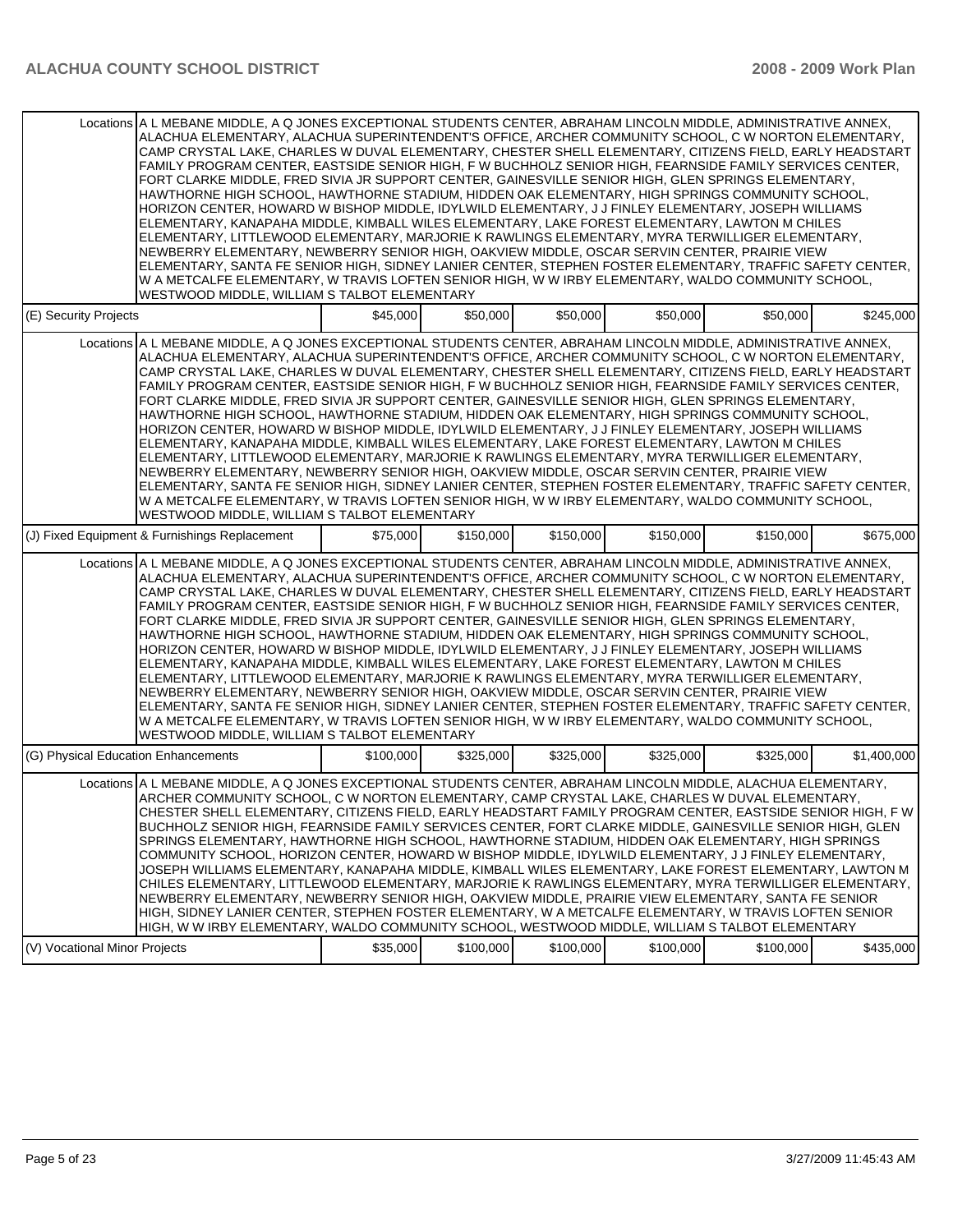|                                                                                                                  | Locations A L MEBANE MIDDLE. A Q JONES EXCEPTIONAL STUDENTS CENTER. ABRAHAM LINCOLN MIDDLE. ADMINISTRATIVE ANNEX.                                                                                                                                                                                                                                                                                                                                                                                                                                                                                                                                                                                                                                                                                                                                                                                                                                                                                                                                                                                                                                                                                                                                                                                                                                 |             |              |              |              |              |              |
|------------------------------------------------------------------------------------------------------------------|---------------------------------------------------------------------------------------------------------------------------------------------------------------------------------------------------------------------------------------------------------------------------------------------------------------------------------------------------------------------------------------------------------------------------------------------------------------------------------------------------------------------------------------------------------------------------------------------------------------------------------------------------------------------------------------------------------------------------------------------------------------------------------------------------------------------------------------------------------------------------------------------------------------------------------------------------------------------------------------------------------------------------------------------------------------------------------------------------------------------------------------------------------------------------------------------------------------------------------------------------------------------------------------------------------------------------------------------------|-------------|--------------|--------------|--------------|--------------|--------------|
|                                                                                                                  | ALACHUA ELEMENTARY, ALACHUA SUPERINTENDENT'S OFFICE, ARCHER COMMUNITY SCHOOL, C W NORTON ELEMENTARY,<br>CAMP CRYSTAL LAKE, CHARLES W DUVAL ELEMENTARY, CHESTER SHELL ELEMENTARY, CITIZENS FIELD, EARLY HEADSTART<br>FAMILY PROGRAM CENTER, EASTSIDE SENIOR HIGH, F W BUCHHOLZ SENIOR HIGH, FEARNSIDE FAMILY SERVICES CENTER,<br>FORT CLARKE MIDDLE, FRED SIVIA JR SUPPORT CENTER, GAINESVILLE SENIOR HIGH, GLEN SPRINGS ELEMENTARY,<br>HAWTHORNE HIGH SCHOOL, HAWTHORNE STADIUM, HIDDEN OAK ELEMENTARY, HIGH SPRINGS COMMUNITY SCHOOL,<br>HORIZON CENTER, HOWARD W BISHOP MIDDLE, IDYLWILD ELEMENTARY, J J FINLEY ELEMENTARY, JOSEPH WILLIAMS<br>ELEMENTARY, KANAPAHA MIDDLE, KIMBALL WILES ELEMENTARY, LAKE FOREST ELEMENTARY, LAWTON M CHILES<br>ELEMENTARY, LITTLEWOOD ELEMENTARY, MARJORIE K RAWLINGS ELEMENTARY, MYRA TERWILLIGER ELEMENTARY,<br>NEWBERRY ELEMENTARY, NEWBERRY SENIOR HIGH, OAKVIEW MIDDLE, OSCAR SERVIN CENTER, PRAIRIE VIEW<br>ELEMENTARY, SANTA FE SENIOR HIGH, SIDNEY LANIER CENTER, STEPHEN FOSTER ELEMENTARY, TRAFFIC SAFETY CENTER,<br>W A METCALFE ELEMENTARY, W TRAVIS LOFTEN SENIOR HIGH, W W IRBY ELEMENTARY, WALDO COMMUNITY SCHOOL,<br><b>WESTWOOD MIDDLE, WILLIAM S TALBOT ELEMENTARY</b>                                                                                                                      |             |              |              |              |              |              |
| (W) Energy Conservation Program                                                                                  |                                                                                                                                                                                                                                                                                                                                                                                                                                                                                                                                                                                                                                                                                                                                                                                                                                                                                                                                                                                                                                                                                                                                                                                                                                                                                                                                                   | \$145,000   | \$150,000    | \$150,000    | \$150,000    | \$150,000    | \$745,000    |
|                                                                                                                  | Locations A L MEBANE MIDDLE, A Q JONES EXCEPTIONAL STUDENTS CENTER, ABRAHAM LINCOLN MIDDLE, ADMINISTRATIVE ANNEX,<br>ALACHUA ELEMENTARY, ALACHUA SUPERINTENDENT'S OFFICE, ARCHER COMMUNITY SCHOOL, C W NORTON ELEMENTARY,<br>CAMP CRYSTAL LAKE, CHARLES W DUVAL ELEMENTARY, CHESTER SHELL ELEMENTARY, CITIZENS FIELD, EARLY HEADSTART<br>FAMILY PROGRAM CENTER, EASTSIDE SENIOR HIGH, F W BUCHHOLZ SENIOR HIGH, FEARNSIDE FAMILY SERVICES CENTER,<br>FORT CLARKE MIDDLE, FRED SIVIA JR SUPPORT CENTER, GAINESVILLE SENIOR HIGH, GLEN SPRINGS ELEMENTARY,<br>HAWTHORNE HIGH SCHOOL, HAWTHORNE STADIUM, HIDDEN OAK ELEMENTARY, HIGH SPRINGS COMMUNITY SCHOOL,<br>HORIZON CENTER, HOWARD W BISHOP MIDDLE, IDYLWILD ELEMENTARY, J J FINLEY ELEMENTARY, JOSEPH WILLIAMS<br>ELEMENTARY, KANAPAHA MIDDLE, KIMBALL WILES ELEMENTARY, LAKE FOREST ELEMENTARY, LAWTON M CHILES<br>ELEMENTARY, LITTLEWOOD ELEMENTARY, MARJORIE K RAWLINGS ELEMENTARY, MYRA TERWILLIGER ELEMENTARY,<br>NEWBERRY ELEMENTARY, NEWBERRY SENIOR HIGH, OAKVIEW MIDDLE, OSCAR SERVIN CENTER, PRAIRIE VIEW<br>ELEMENTARY, SANTA FE SENIOR HIGH, SIDNEY LANIER CENTER, STEPHEN FOSTER ELEMENTARY, TRAFFIC SAFETY CENTER,<br>W A METCALFE ELEMENTARY, W TRAVIS LOFTEN SENIOR HIGH, W W IRBY ELEMENTARY, WALDO COMMUNITY SCHOOL,<br><b>WESTWOOD MIDDLE, WILLIAM S TALBOT ELEMENTARY</b> |             |              |              |              |              |              |
| (W) Energy Efficiency Upgrades                                                                                   |                                                                                                                                                                                                                                                                                                                                                                                                                                                                                                                                                                                                                                                                                                                                                                                                                                                                                                                                                                                                                                                                                                                                                                                                                                                                                                                                                   | \$560,000   | \$500,000    | \$500,000    | \$500,000    | \$500,000    | \$2,560,000  |
| Locations EASTSIDE SENIOR HIGH, F W BUCHHOLZ SENIOR HIGH, HAWTHORNE HIGH SCHOOL, KANAPAHA MIDDLE, OAKVIEW MIDDLE |                                                                                                                                                                                                                                                                                                                                                                                                                                                                                                                                                                                                                                                                                                                                                                                                                                                                                                                                                                                                                                                                                                                                                                                                                                                                                                                                                   |             |              |              |              |              |              |
|                                                                                                                  | (G) Middle School Gym Floor Replacement                                                                                                                                                                                                                                                                                                                                                                                                                                                                                                                                                                                                                                                                                                                                                                                                                                                                                                                                                                                                                                                                                                                                                                                                                                                                                                           | \$185,000   | \$0          | \$0          | \$0          | \$0          | \$185,000    |
|                                                                                                                  | Locations A L MEBANE MIDDLE, ABRAHAM LINCOLN MIDDLE, FORT CLARKE MIDDLE, HOWARD W BISHOP MIDDLE, KANAPAHA MIDDLE,<br>OAKVIEW MIDDLE, WESTWOOD MIDDLE                                                                                                                                                                                                                                                                                                                                                                                                                                                                                                                                                                                                                                                                                                                                                                                                                                                                                                                                                                                                                                                                                                                                                                                              |             |              |              |              |              |              |
| (T) School Technology Upgrades                                                                                   |                                                                                                                                                                                                                                                                                                                                                                                                                                                                                                                                                                                                                                                                                                                                                                                                                                                                                                                                                                                                                                                                                                                                                                                                                                                                                                                                                   | \$1,000,000 | \$1,000,000  | \$1,000,000  | \$1,000,000  | \$1,000,000  | \$5,000,000  |
|                                                                                                                  | Locations A L MEBANE MIDDLE, A Q JONES EXCEPTIONAL STUDENTS CENTER, ABRAHAM LINCOLN MIDDLE, ADMINISTRATIVE ANNEX,<br>ALACHUA ELEMENTARY, ALACHUA SUPERINTENDENT'S OFFICE, ARCHER COMMUNITY SCHOOL, C W NORTON ELEMENTARY,<br>CAMP CRYSTAL LAKE, CHARLES W DUVAL ELEMENTARY, CHESTER SHELL ELEMENTARY, CITIZENS FIELD, EARLY HEADSTART<br>FAMILY PROGRAM CENTER, EASTSIDE SENIOR HIGH, F W BUCHHOLZ SENIOR HIGH, FEARNSIDE FAMILY SERVICES CENTER,<br>FORT CLARKE MIDDLE, FRED SIVIA JR SUPPORT CENTER, GAINESVILLE SENIOR HIGH, GLEN SPRINGS ELEMENTARY,<br>HAWTHORNE HIGH SCHOOL, HAWTHORNE STADIUM, HIDDEN OAK ELEMENTARY, HIGH SPRINGS COMMUNITY SCHOOL,<br>HORIZON CENTER, HOWARD W BISHOP MIDDLE, IDYLWILD ELEMENTARY, J J FINLEY ELEMENTARY, JOSEPH WILLIAMS<br>ELEMENTARY, KANAPAHA MIDDLE, KIMBALL WILES ELEMENTARY, LAKE FOREST ELEMENTARY, LAWTON M CHILES<br>ELEMENTARY, LITTLEWOOD ELEMENTARY, MARJORIE K RAWLINGS ELEMENTARY, MYRA TERWILLIGER ELEMENTARY,<br>NEWBERRY ELEMENTARY, NEWBERRY SENIOR HIGH, OAKVIEW MIDDLE, OSCAR SERVIN CENTER, PRAIRIE VIEW<br>ELEMENTARY, SANTA FE SENIOR HIGH, SIDNEY LANIER CENTER, STEPHEN FOSTER ELEMENTARY, TRAFFIC SAFETY CENTER,<br>W A METCALFE ELEMENTARY, W TRAVIS LOFTEN SENIOR HIGH, W W IRBY ELEMENTARY, WALDO COMMUNITY SCHOOL,<br>WESTWOOD MIDDLE, WILLIAM S TALBOT ELEMENTARY        |             |              |              |              |              |              |
| (Z) Construction Contigency                                                                                      |                                                                                                                                                                                                                                                                                                                                                                                                                                                                                                                                                                                                                                                                                                                                                                                                                                                                                                                                                                                                                                                                                                                                                                                                                                                                                                                                                   | \$284,978   | \$88,771     | \$0          | \$0          | \$22,733     | \$396,482    |
|                                                                                                                  | Locations FRED SIVIA JR SUPPORT CENTER                                                                                                                                                                                                                                                                                                                                                                                                                                                                                                                                                                                                                                                                                                                                                                                                                                                                                                                                                                                                                                                                                                                                                                                                                                                                                                            |             |              |              |              |              |              |
| (K) Property Aquisition                                                                                          |                                                                                                                                                                                                                                                                                                                                                                                                                                                                                                                                                                                                                                                                                                                                                                                                                                                                                                                                                                                                                                                                                                                                                                                                                                                                                                                                                   | \$0         | \$200,000    | \$0          | \$0          | \$0          | \$200,000    |
|                                                                                                                  | Locations ALACHUA SUPERINTENDENT'S OFFICE                                                                                                                                                                                                                                                                                                                                                                                                                                                                                                                                                                                                                                                                                                                                                                                                                                                                                                                                                                                                                                                                                                                                                                                                                                                                                                         |             |              |              |              |              |              |
|                                                                                                                  | Total:                                                                                                                                                                                                                                                                                                                                                                                                                                                                                                                                                                                                                                                                                                                                                                                                                                                                                                                                                                                                                                                                                                                                                                                                                                                                                                                                            | \$8,994,392 | \$10,008,098 | \$11,239,820 | \$11,541,322 | \$11,048,015 | \$52,831,647 |

## **Local Two Mill Expenditure For Maintenance, Repair and Renovation**

Anticipated expenditures expected from local funding sources over the years covered by the current work plan.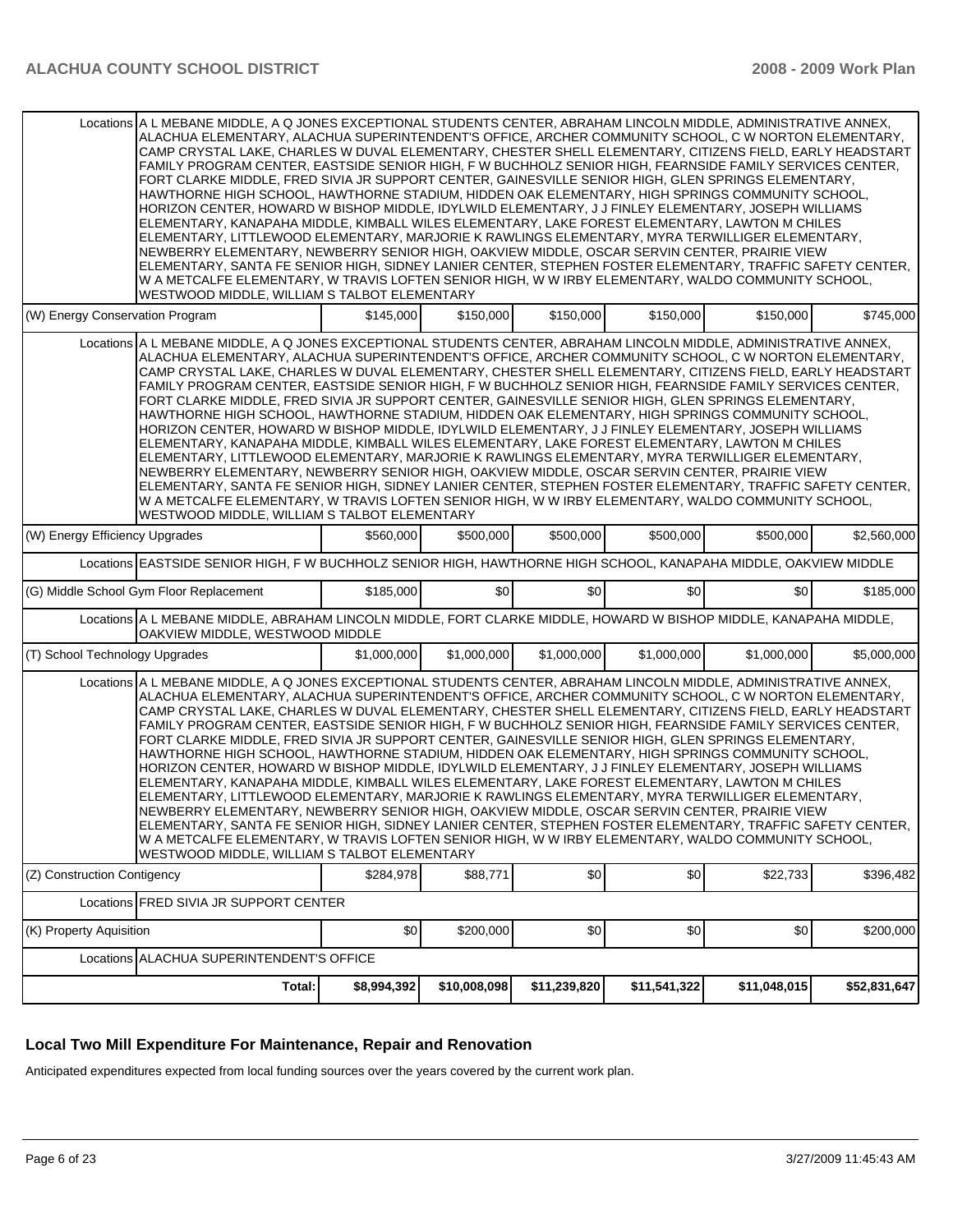| Item                                       | 2008 - 2009<br><b>Actual Budget</b> | 2009 - 2010<br>Projected | $2010 - 2011$<br>Projected | 2011 - 2012<br>Projected | $2012 - 2013$<br>Projected | Total        |
|--------------------------------------------|-------------------------------------|--------------------------|----------------------------|--------------------------|----------------------------|--------------|
| Remaining Maint and Repair from 1.75 Mills | \$6,924,978                         | \$7,522,894              | \$7,913,730                | \$8,395,058              | \$7,912,733                | \$38,669,393 |
| Maintenance/Repair Salaries                | \$4,230,586                         | \$1,800,000              | \$1,800,000                | \$1,800,000              | \$1,800,000                | \$11,430,586 |
| <b>School Bus Purchases</b>                | \$1,400,000                         | \$1,500,000              | \$1,500,000                | \$1,500,000              | \$1,500,000                | \$7,400,000  |
| <b>Other Vehicle Purchases</b>             | \$90,000                            | \$200,000                | \$200,000                  | \$200,000                | \$200,000                  | \$890,000    |
| Capital Outlay Equipment                   | \$0                                 | \$0                      | \$0                        | \$0                      | \$0                        | \$0          |
| <b>Rent/Lease Payments</b>                 | \$700,000                           | \$700,000                | \$700,000                  | \$700,000                | \$700,000                  | \$3,500,000  |
| <b>COP Debt Service</b>                    | \$6,152,090                         | \$6,155,150              | \$6,151,525                | \$6,153,656              | \$6,153,920                | \$30,766,341 |
| Rent/Lease Relocatables                    | \$0                                 | \$0                      | \$0                        | \$0                      | \$0                        | \$0          |
| <b>Environmental Problems</b>              | \$50,000                            | \$50,000                 | \$50,000                   | \$50,000                 | \$50,000                   | \$250,000    |
| ls.1011.14 Debt Service                    | \$0                                 | \$0                      | \$0                        | \$0                      | \$0                        | \$0          |
| <b>Special Facilities Account</b>          | \$0                                 | \$0                      | \$0                        | \$0                      | \$0                        | \$0          |
| <b>QZAB Payment</b>                        | \$235,240                           | \$235,240                | \$235,240                  | \$0                      | \$0                        | \$705,720    |
| <b>Food Service Equipment</b>              | \$150,000                           | \$150,000                | \$150,000                  | \$150,000                | \$150,000                  | \$750,000    |
| \$65 Per Student Transfer                  | \$1,800,000                         | \$0                      | \$0                        | \$0                      | \$0                        | \$1,800,000  |
| <b>Local Expenditure Totals:</b>           | \$21,732,894                        | \$18,313,284             | \$18,700,495               | \$18,948,714             | \$18,466,653               | \$96,162,040 |

# **Revenue**

### **2 Mill Revenue Source**

Schedule of Estimated Capital Outlay Revenue from each currently approved source which is estimated to be available for expenditures on the projects included in the tentative district facilities work program. All amounts are NET after considering carryover balances, interest earned, new COP's, 1011.14 and 1011.15 loans, etc. Districts cannot use 2-Mill funds for salaries except for those explicitly associated with maintenance/repair projects. (1011.71 (5), F.S.)

| Item                                                                             | Fund | $2008 - 2009$<br><b>Actual Value</b> | $2009 - 2010$<br>Projected | 2010 - 2011<br>Projected | $2011 - 2012$<br>Projected | $2012 - 2013$<br>Projected | Total            |
|----------------------------------------------------------------------------------|------|--------------------------------------|----------------------------|--------------------------|----------------------------|----------------------------|------------------|
| (1) Non-exempt property<br>lassessed valuation                                   |      | \$13,788,423,372                     | \$14,092,301,149           | \$15,007,144,988         | \$16,142,702,358           | \$17,452,796,551           | \$76,483,368,418 |
| (2) The Millege projected for<br>discretionary capital outlay per<br>ls.1011.71  |      | 1.75                                 | 1.75                       | 1.75                     | 1.75                       | 1.75                       |                  |
| $(3)$ Full value of the 2-Mill<br>discretionary capital outlay per<br>ls.1011.71 |      | \$22,923,254                         | \$23,428,451               | \$24,949,379             | \$26,837,243               | \$29,015,274               | \$127,153,601    |
| (4) Value of the portion of the 2-<br>IMills ACTUALLY levied                     | 370  | \$22,923,254                         | \$23,428,451               | \$24,949,379             | \$26,837,243               | \$29,015,274               | \$127,153,601    |
| $(5)$ Difference of lines $(3)$ and $(4)$                                        |      | \$0                                  | \$0 <sub>1</sub>           | \$0                      | \$0                        | \$0                        | \$0              |

### **PECO Revenue Source**

The figure in the row designated "PECO Maintenance" will be subtracted from funds available for new construction because PECO maintenance dollars cannot be used for new construction.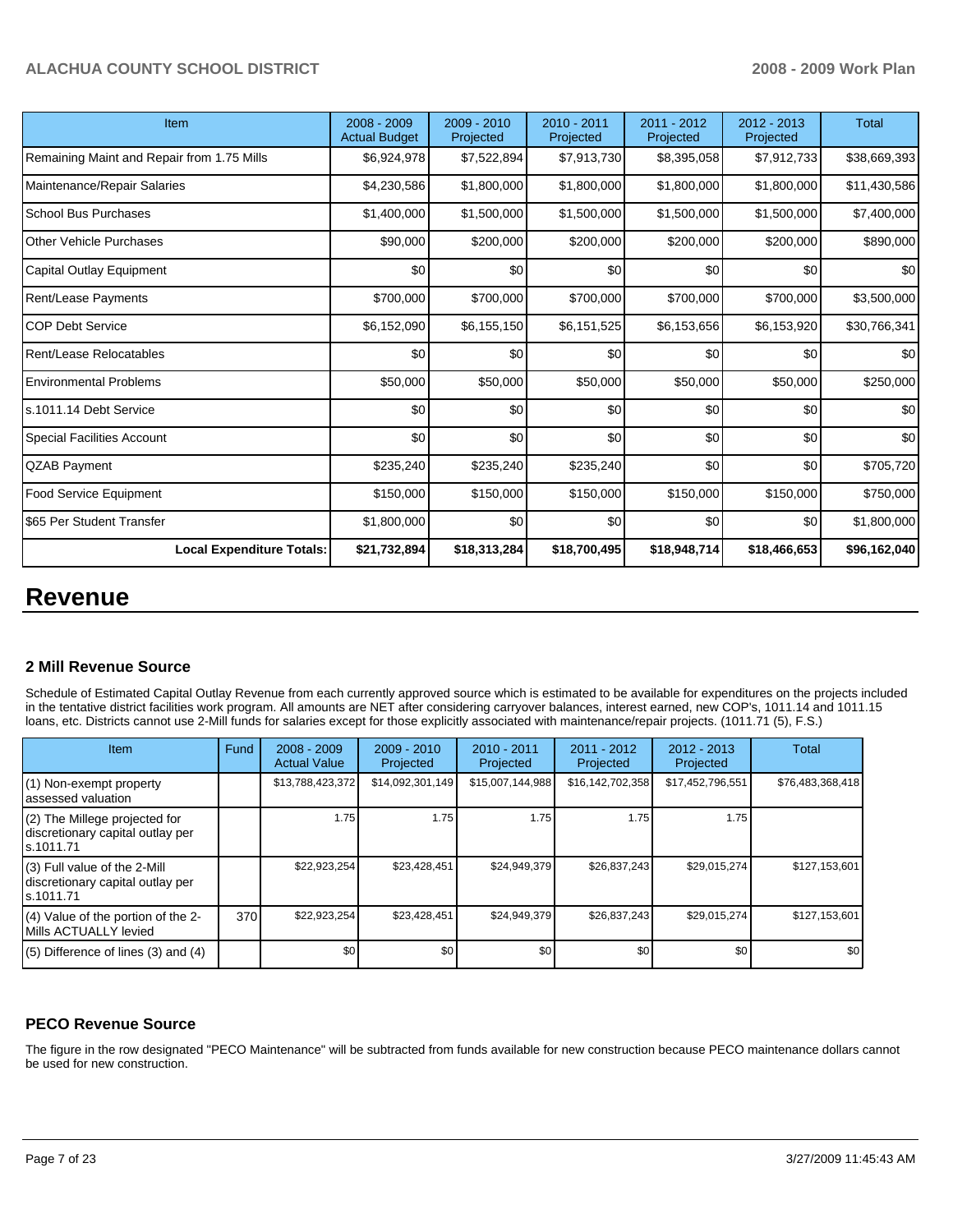| <b>Item</b>                   | Fund | $2008 - 2009$<br><b>Actual Budget</b> | $2009 - 2010$<br>Projected | $2010 - 2011$<br>Projected | $2011 - 2012$<br>Projected | $2012 - 2013$<br>Projected | Total        |
|-------------------------------|------|---------------------------------------|----------------------------|----------------------------|----------------------------|----------------------------|--------------|
| PECO New Construction         | 340  | \$604.807                             | \$0 <sub>1</sub>           | \$136.283                  | \$416.638                  | \$166.546                  | \$1,324,274  |
| PECO Maintenance Expenditures |      | \$2.069.414                           | \$2,485,204                | \$3,326,090                | \$3,146,264                | \$3,135,282                | \$14,162,254 |
|                               |      | \$2,674,221                           | \$2,485,204                | \$3,462,373                | \$3,562,902                | \$3,301,828                | \$15,486,528 |

# **CO & DS Revenue Source**

Revenue from Capital Outlay and Debt Service funds.

| <b>Item</b>                                        | Fund | $2008 - 2009$<br><b>Actual Budget</b> | $2009 - 2010$<br>Projected | $2010 - 2011$<br>Projected | $2011 - 2012$<br>Projected | $2012 - 2013$<br>Projected | Total     |
|----------------------------------------------------|------|---------------------------------------|----------------------------|----------------------------|----------------------------|----------------------------|-----------|
| ICO & DS Cash Flow-through<br><b>I</b> Distributed | 360  | \$160.332                             | \$160.332                  | \$160.332                  | \$160.332                  | \$160,332                  | \$801,660 |
| ICO & DS Interest on<br>Undistributed CO           | 360  | \$24,501                              | \$24.501                   | \$24.501                   | \$24.501                   | \$24,501                   | \$122.505 |
|                                                    |      | \$184,833                             | \$184.833                  | \$184,833                  | \$184.833                  | \$184,833                  | \$924,165 |

#### **Fair Share Revenue Source**

All legally binding commitments for proportionate fair-share mitigation for impacts on public school facilities must be included in the 5-year district work program.

Nothing reported for this section.

#### **Sales Surtax Referendum**

Specific information about any referendum for a 1-cent or ½-cent surtax referendum during the previous year.

**Did the school district hold a surtax referendum during the past fiscal year 2007 - 2008?** No

### **Additional Revenue Source**

Any additional revenue sources

| <b>Item</b>                                                                                     | $2008 - 2009$<br><b>Actual Value</b> | $2009 - 2010$<br>Projected | $2010 - 2011$<br>Projected | $2011 - 2012$<br>Projected | $2012 - 2013$<br>Projected | Total |
|-------------------------------------------------------------------------------------------------|--------------------------------------|----------------------------|----------------------------|----------------------------|----------------------------|-------|
| Proceeds from a s.1011.14/15 F.S. Loans                                                         | \$0 <sub>1</sub>                     | \$0 <sub>1</sub>           | \$0                        | \$0                        | \$0                        | \$0   |
| District Bonds - Voted local bond<br>referendum proceeds per s.9, Art VII<br>State Constitution | \$0 <sub>1</sub>                     | \$0 <sub>1</sub>           | \$0                        | \$0                        | \$0                        | \$0   |
| Proceeds from Special Act Bonds                                                                 | \$0 <sub>1</sub>                     | \$0 <sub>1</sub>           | \$0                        | \$0                        | \$0                        | \$0   |
| Estimated Revenue from CO & DS Bond<br><b>I</b> Sale                                            | \$0                                  | \$0 <sub>1</sub>           | \$0                        | \$0                        | \$0                        | \$0   |
| Proceeds from Voted Capital<br>Improvements millage                                             | \$0 <sub>1</sub>                     | \$0 <sub>1</sub>           | \$0                        | \$0                        | \$0                        | \$0   |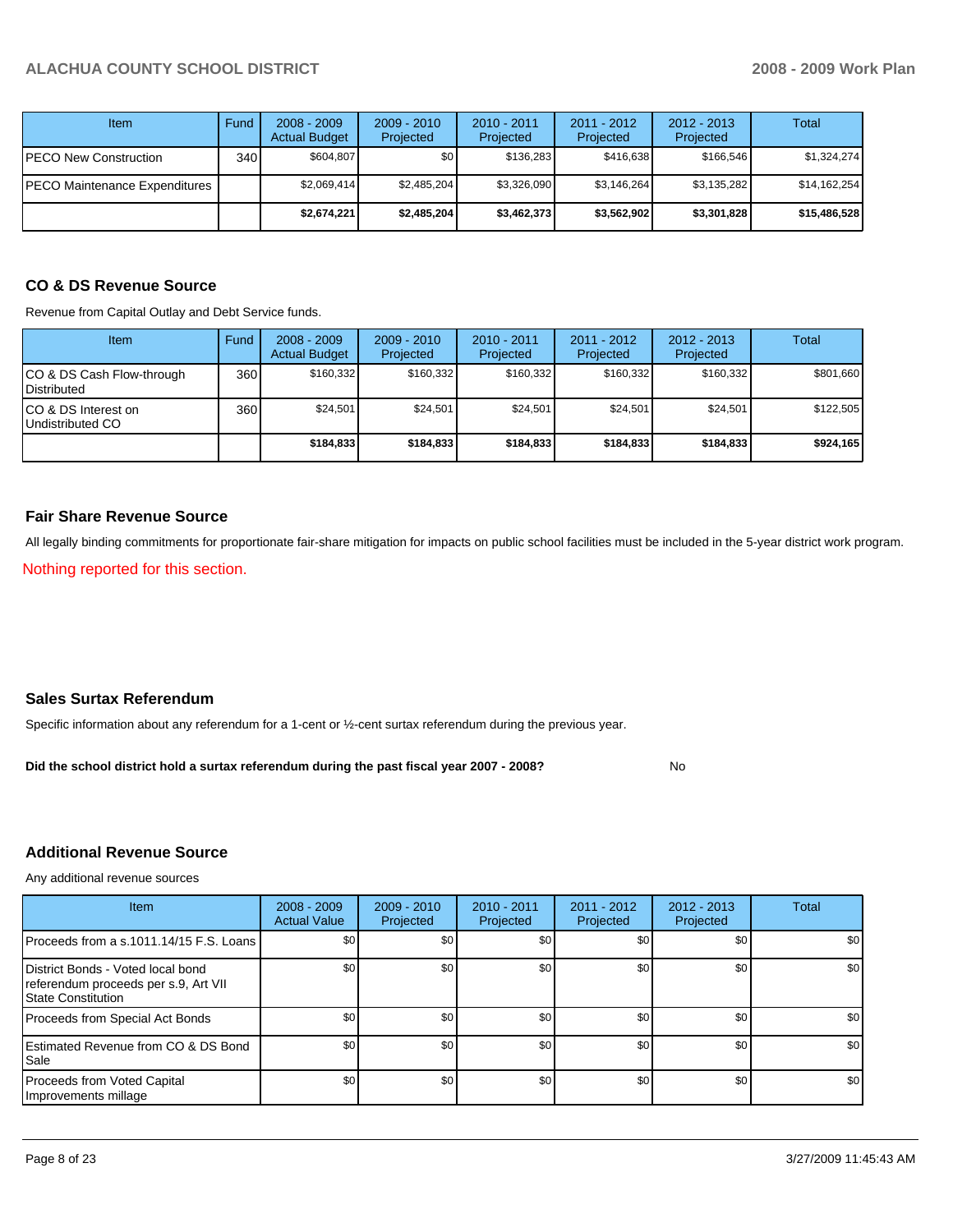| Other Revenue for Other Capital Projects                                            | \$0         | \$0          | \$0          | \$0         | \$0         | \$0          |
|-------------------------------------------------------------------------------------|-------------|--------------|--------------|-------------|-------------|--------------|
| Proceeds from 1/2 cent sales surtax<br>authorized by school board                   | \$0         | \$0          | \$0          | \$0         | \$0         | \$0          |
| Proceeds from local governmental<br>infrastructure sales surtax                     | \$0         | \$0          | \$0          | \$0         | \$0         | \$0          |
| Proceeds from Certificates of<br>Participation (COP's) Sale                         | \$0         | \$25,000,000 | \$17,500,000 | \$0         | \$0         | \$42,500,000 |
| Classrooms First Bond proceeds amount<br>authorized in FY 1997-98                   | \$0         | \$0          | \$0          | \$0         | \$0         | \$0          |
| <b>Classrooms for Kids</b>                                                          | \$0         | \$0          | \$0          | \$0         | \$0         | \$0          |
| <b>District Equity Recognition</b>                                                  | \$0         | \$0          | \$0          | \$0         | \$0         | \$0          |
| <b>Federal Grants</b>                                                               | \$0         | \$0          | \$0          | \$0         | \$0         | \$0          |
| Proportionate share mitigation (actual<br>cash revenue only, not in kind donations) | \$0         | \$0          | \$0          | \$0         | \$0         | \$0          |
| Impact fees received                                                                | \$0         | \$0          | \$0          | \$0         | \$0         | \$0          |
| Private donations                                                                   | \$0         | \$0          | \$0          | \$0         | \$0         | \$0          |
| Grants from local governments or not-for-<br>profit organizations                   | \$0         | \$0          | \$0          | \$0         | \$0         | \$0          |
| Interest, Including Profit On Investment                                            | \$1,200,000 | \$1,200,000  | \$1,200,000  | \$1,200,000 | \$1,200,000 | \$6,000,000  |
| Revenue from Bonds pledging proceeds<br>from 1 cent or 1/2 cent Sales Surtax        | \$0         | \$0          | \$0          | \$0         | \$0         | \$0          |
| <b>Fund Balance Carried Forward</b>                                                 | \$0         | \$0          | \$0          | \$0         | \$0         | \$0          |
| <b>Obligated Fund Balance Carried Forward</b>                                       | \$0         | \$0          | \$0          | \$0         | \$0         | \$0          |
| <b>Special Facilities Account</b>                                                   | \$0         | \$0          | \$0          | \$0         | \$0         | \$0          |
| One Cent - 1/2 Cent Sales Surtax Debt<br>Service                                    | \$0         | \$0          | \$0          | \$0         | \$0         | \$0          |
| Transfer from Food Service Fund                                                     | \$150,000   | \$150,000    | \$150,000    | \$150,000   | \$150,000   | \$750,000    |
| <b>Subtotal</b>                                                                     | \$1,350,000 | \$26,350,000 | \$18,850,000 | \$1,350,000 | \$1,350,000 | \$49,250,000 |

# **Total Revenue Summary**

| <b>Item Name</b>                                              | $2008 - 2009$<br><b>Budget</b> | $2009 - 2010$<br>Projected | $2010 - 2011$<br>Projected | $2011 - 2012$<br>Projected | $2012 - 2013$<br>Projected | <b>Five Year Total</b> |
|---------------------------------------------------------------|--------------------------------|----------------------------|----------------------------|----------------------------|----------------------------|------------------------|
| Local 1.75 Mill Discretionary Capital<br>Outlay Revenue       | \$22,923,254                   | \$23,428,451               | \$24,949,379               | \$26,837,243               | \$29,015,274               | \$127,153,601          |
| IPECO and 1.75 Mill Maint and Other 1.75<br>Mill Expenditures | (S21,732,894)                  | (S18, 313, 284)            | (\$18,700,495)             | (\$18,948,714)             | (\$18,466,653)             | (\$96,162,040)         |
| IPECO Maintenance Revenue                                     | \$2.069.414                    | \$2,485,204                | \$3,326,090                | \$3,146,264                | \$3,135,282                | \$14,162,254           |
| <b>Available 2 Mill for New Construction</b>                  | \$1,190,360                    | \$5,115,167                | \$6,248,884                | \$7,888,529                | \$10,548,621               | \$30,991,561           |

| <b>Item Name</b> | $2008 - 2009$<br><b>Budget</b> | $2009 - 2010$<br>Projected | $2010 - 2011$<br>Projected | 2011 - 2012<br>Projected | 2012 - 2013<br>Projected | <b>Five Year Total</b> |
|------------------|--------------------------------|----------------------------|----------------------------|--------------------------|--------------------------|------------------------|
| ICO & DS Revenue | \$184.833                      | \$184,833                  | \$184.833                  | \$184.833                | \$184.833                | \$924.165              |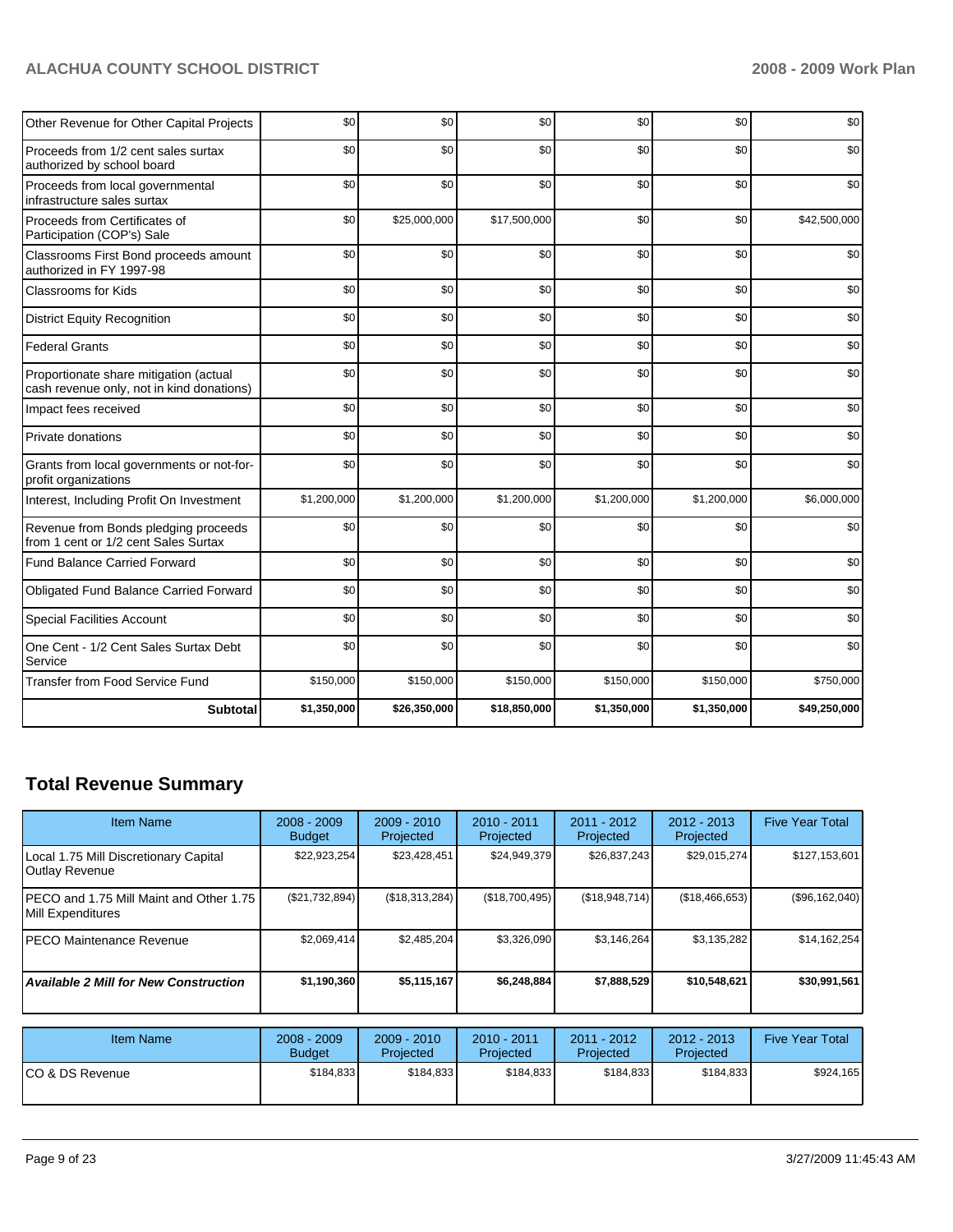| IPECO New Construction Revenue   | \$604.807   | \$0          | \$136.283    | \$416.638   | \$166.546    | \$1,324,274  |
|----------------------------------|-------------|--------------|--------------|-------------|--------------|--------------|
| IOther/Additional Revenue        | \$1,350,000 | \$26,350,000 | \$18,850,000 | \$1,350,000 | \$1,350,000  | \$49,250,000 |
| <b>Total Additional Revenuel</b> | \$2,139,640 | \$26,534,833 | \$19,171,116 | \$1,951,471 | \$1,701,379  | \$51,498,439 |
| <b>Total Available Revenue</b>   | \$3,330,000 | \$31,650,000 | \$25,420,000 | \$9,840,000 | \$12.250.000 | \$82,490,000 |

# **Project Schedules**

### **Capacity Project Schedules**

A schedule of capital outlay projects necessary to ensure the availability of satisfactory classrooms for the projected student enrollment in K-12 programs.

| <b>Project Description</b>                | Location                       |                          | 2008 - 2009 | 2009 - 2010  | 2010 - 2011  | 2011 - 2012    | $2012 - 2013$ | <b>Total</b>     | Funded |
|-------------------------------------------|--------------------------------|--------------------------|-------------|--------------|--------------|----------------|---------------|------------------|--------|
| <b>New Elementary</b><br>"F" (West Urban) | Location not<br>specified      | Planned<br>Cost:         | \$0         | \$25,000,000 | \$0          | \$0            | \$0           | \$25,000,000 Yes |        |
|                                           |                                | <b>Student Stations:</b> | $\mathbf 0$ | 773          | $\mathbf 0$  | 0              | 0             | 773              |        |
|                                           |                                | <b>Total Classrooms:</b> |             | 42           | $\pmb{0}$    | 0              | $\mathbf 0$   | 42               |        |
|                                           |                                | Gross Sq Ft:             | 0           | 116,072      | $\mathbf 0$  | 0              | 0             | 116,072          |        |
| New Elementary<br>"G" (High Springs)      | Location not<br>specified      | Planned<br>Cost:         | \$0         | \$0          | \$17,500,000 | \$0            | \$0           | \$17,500,000 Yes |        |
|                                           |                                | <b>Student Stations:</b> | $\mathbf 0$ | 0            | 378          | 0              | 0             | 378              |        |
|                                           | <b>Total Classrooms:</b>       |                          | $\mathbf 0$ | 0            | 20           | 0              | 0             | 20               |        |
|                                           |                                | Gross Sq Ft:             | $\mathbf 0$ | $\mathbf{0}$ | 83,998       | 0              | 0             | 83,998           |        |
| New Classroom<br>Building                 | SANTA FE SENIOR<br><b>HIGH</b> | Planned<br>Cost:         | \$0         | \$4,500,000  | \$0          | \$0            | \$0           | \$4,500,000 Yes  |        |
|                                           |                                | <b>Student Stations:</b> | $\mathbf 0$ | 250          | $\mathbf 0$  | $\overline{0}$ | 0             | 250              |        |
|                                           |                                | <b>Total Classrooms:</b> | $\mathbf 0$ | 10           | 0            | 0              | 0             | 10               |        |
|                                           |                                | Gross Sq Ft:             | $\mathbf 0$ | 13,500       | $\mathbf 0$  | 0              | 0             | 13,500           |        |
|                                           |                                | <b>Planned Cost:</b>     | \$0         | \$29,500,000 | \$17,500,000 | \$0            | \$0           | \$47,000,000     |        |
|                                           |                                | <b>Student Stations:</b> | $\pmb{0}$   | 1,023        | 378          | $\bf{0}$       | 0             | 1,401            |        |
|                                           |                                | <b>Total Classrooms:</b> | $\mathbf 0$ | 52           | 20           | 0              | 0             | 72               |        |
|                                           |                                | Gross Sq Ft:             | $\pmb{0}$   | 129,572      | 83,998       | 0              | $\bf{0}$      | 213,570          |        |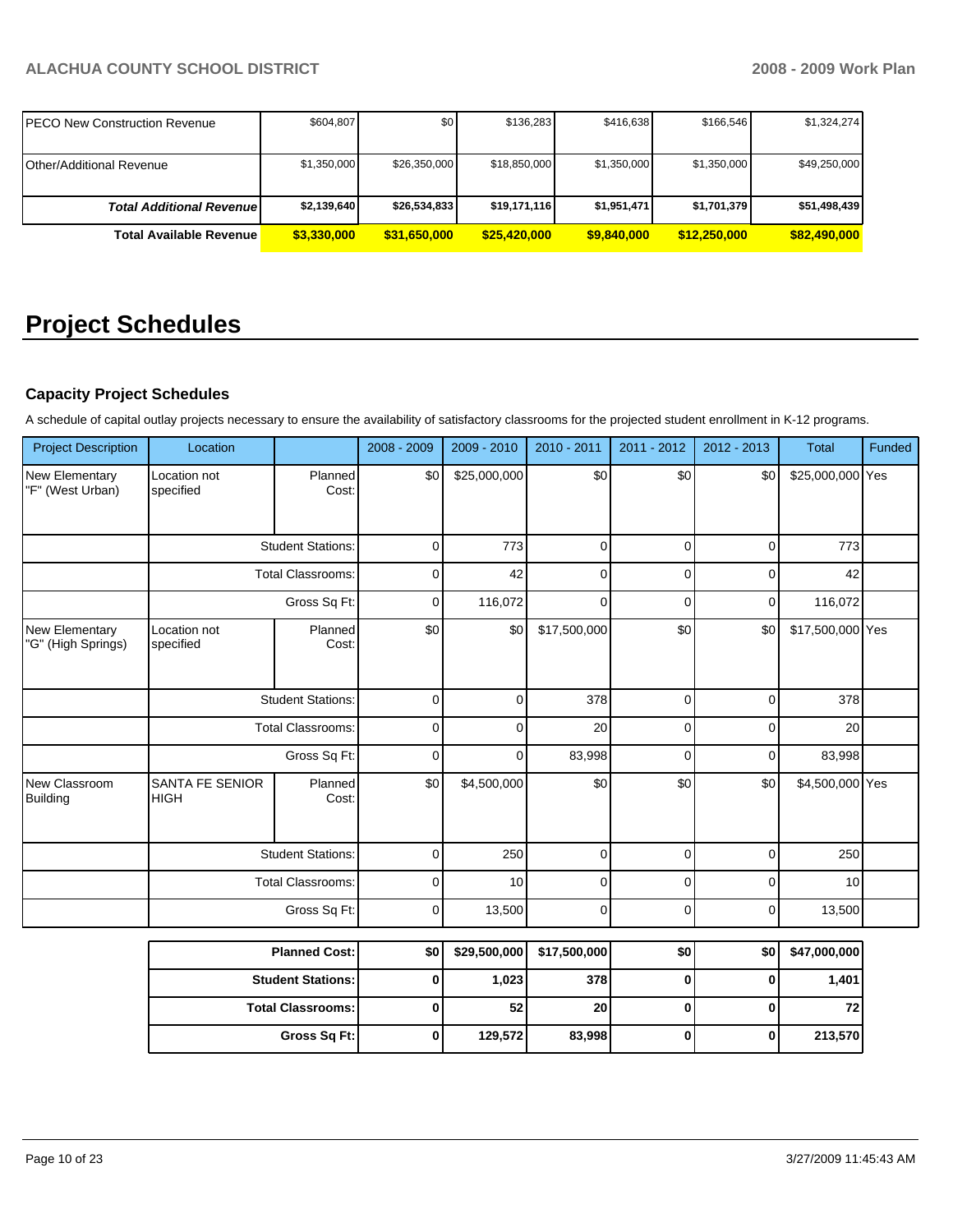### **Other Project Schedules**

Major renovations, remodeling, and additions of capital outlay projects that do not add capacity to schools.

| <b>Project Description</b>                                                 | Location                                       | 2008 - 2009<br><b>Actual Budget</b> | 2009 - 2010<br>Projected | $2010 - 2011$<br>Projected | 2011 - 2012<br>Projected | 2012 - 2013<br>Projected | <b>Total</b>    | Funded |
|----------------------------------------------------------------------------|------------------------------------------------|-------------------------------------|--------------------------|----------------------------|--------------------------|--------------------------|-----------------|--------|
| Remodel Classrooms Bldg. 1<br>(Phase I, II & III)                          | <b>ALACHUA ELEMENTARY</b>                      | \$0                                 | \$0                      | \$0                        | \$0                      | \$4,700,000              | \$4,700,000 Yes |        |
| New Food Service Building                                                  | <b>NEWBERRY</b><br><b>ELEMENTARY</b>           | \$0                                 | \$0                      | \$0                        | \$4,000,000              | \$0                      | \$4,000,000 Yes |        |
| New Food Service                                                           | <b>WALDO COMMUNITY</b><br><b>SCHOOL</b>        | \$0                                 | \$0                      | \$0                        | \$0                      | \$3,800,000              | \$3,800,000 Yes |        |
| Renovate Media - Bldg. 1<br>(Phase I)                                      | <b>HIGH SPRINGS</b><br><b>COMMUNITY SCHOOL</b> | \$0                                 | \$650,000                | \$0                        | \$0                      | \$0                      | \$650,000 Yes   |        |
| Renovate 3 Science<br>Classrooms                                           | <b>ABRAHAM LINCOLN</b><br><b>MIDDLE</b>        | \$650,000                           | \$0                      | \$0                        | \$0                      | \$0                      | \$650,000 Yes   |        |
| Renovate Science Bldgs. 10-13 WESTWOOD MIDDLE                              |                                                | \$0                                 | \$1,500,000              | \$0                        | \$0                      | \$0                      | \$1,500,000 Yes |        |
| Remodel Bldg. 9 for Media                                                  | <b>SIDNEY LANIER</b><br><b>CENTER</b>          | \$0                                 | \$0                      | \$600,000                  | \$0                      | \$0                      | \$600,000 Yes   |        |
| ELEMENTARY SCHOOL "F"<br><b>Property Acquisition &amp; Design</b>          | Location not specified                         | \$380,000                           | \$0                      | \$0                        | \$0                      | \$0                      | \$380,000 Yes   |        |
| New Student Services Building                                              | <b>WESTWOOD MIDDLE</b>                         | \$2,300,000                         | \$0                      | \$0                        | \$0                      | \$0                      | \$2,300,000 Yes |        |
| Renovate Cafeteria                                                         | <b>IDYLWILD ELEMENTARY</b>                     | \$0                                 | \$0                      | \$0                        | \$350,000                | \$0                      | \$350,000 Yes   |        |
| New Media Center                                                           | <b>W TRAVIS LOFTEN</b><br><b>SENIOR HIGH</b>   | \$0                                 | \$0                      | \$0                        | \$1,500,000              | \$0                      | \$1,500,000 Yes |        |
| Renovate Classrooms - Bldgs.<br>2, 3, 5-7, 9-11, 13, 14, 17, 20,<br>22, 23 | <b>HOWARD W BISHOP</b><br><b>MIDDLE</b>        | \$0                                 | \$0                      | \$0                        | \$0                      | \$3.750.000              | \$3,750,000 Yes |        |
|                                                                            |                                                | \$3,330,000                         | \$2,150,000              | \$600,000                  | \$5,850,000              | \$12,250,000             | \$24,180,000    |        |

## **Additional Project Schedules**

Any projects that are not identified in the last approved educational plant survey.

| <b>Project Description</b>         | Location                                   | <b>Num</b>        | $2008 - 2009$<br>Classroom   Actual Budget | $2009 - 2010$<br>Projected | 2010 - 2011<br>Projected | $2011 - 2012$<br>Projected | 2012 - 2013<br>Projected | Total           | Funded |
|------------------------------------|--------------------------------------------|-------------------|--------------------------------------------|----------------------------|--------------------------|----------------------------|--------------------------|-----------------|--------|
| New Classroom<br><b>Building</b>   | <b>IFORT CLARKE</b><br><b>MIDDLE</b>       | $12 \overline{ }$ | \$0 <sub>1</sub>                           | \$0                        | \$0                      | \$3,990,000                | \$0                      | \$3,990,000 Yes |        |
| New Science Lab<br><b>Building</b> | <b>IF W BUCHHOLZ</b><br><b>SENIOR HIGH</b> |                   | \$0                                        | \$0                        | \$7,320,000              | \$0                        | \$0                      | \$7,320,000 Yes |        |
|                                    |                                            | 20 <sub>l</sub>   | \$0                                        | \$0                        | \$7,320,000              | \$3,990,000                | \$0                      | \$11,310,000    |        |

### **Non Funded Growth Management Project Schedules**

Schedule indicating which projects, due to planned development, that CANNOT be funded from current revenues projected over the next five years.

| <b>Project Description</b>        | $2008 - 2009$<br>Actual Budget | $2009 - 2010$<br>Projected | $2010 - 2011$<br>Projected | $2011 - 2012$<br>Projected | $2012 - 2013$<br>Projected | Total | Funded |
|-----------------------------------|--------------------------------|----------------------------|----------------------------|----------------------------|----------------------------|-------|--------|
| Project description not specified | \$0 <sub>1</sub>               | \$0 <sub>1</sub>           | \$0                        | \$0                        | \$0                        |       | \$0 No |
|                                   | \$0                            | \$0                        | \$0                        | \$0                        | \$0                        | \$0   |        |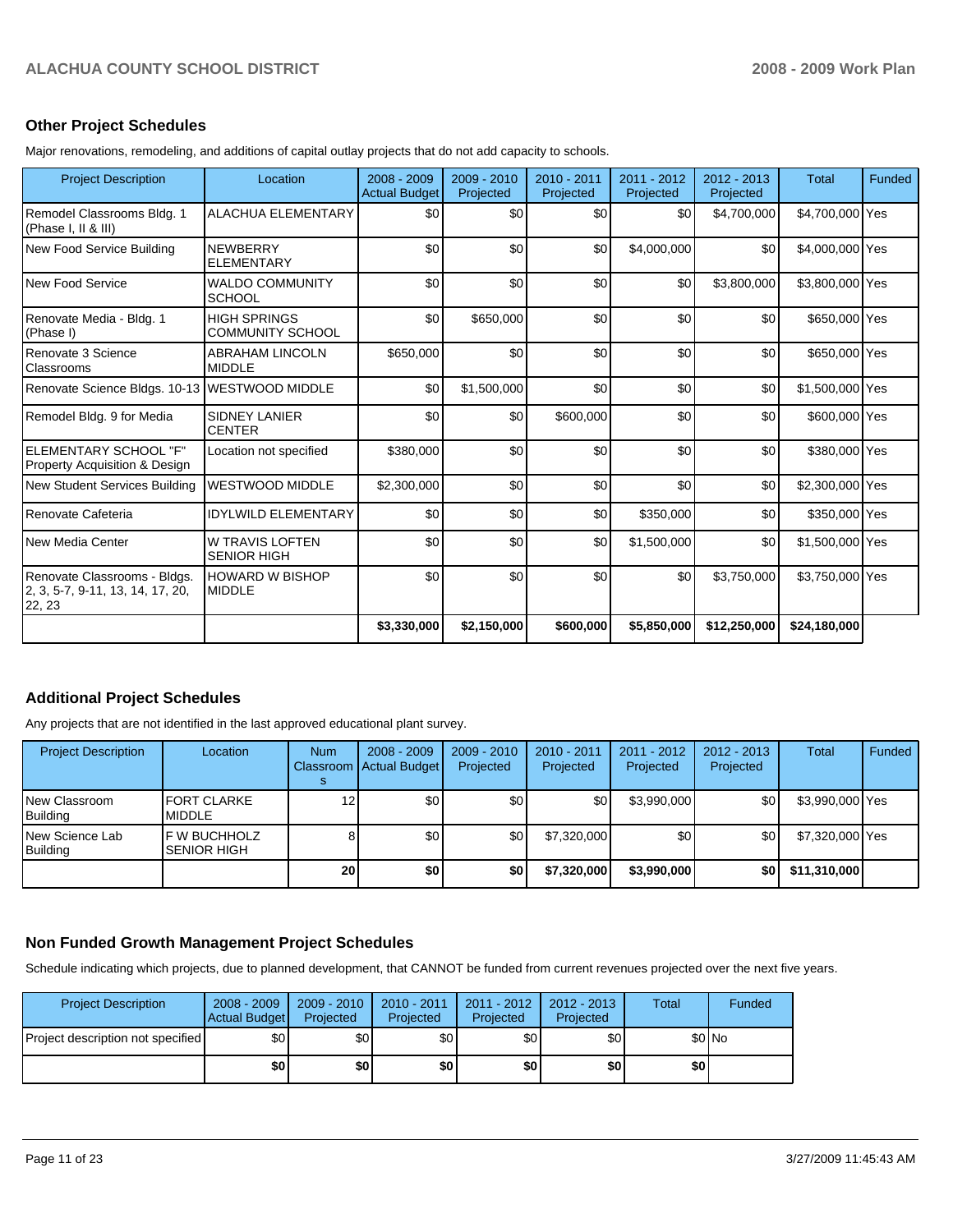# **Tracking**

# **Capacity Tracking**

| Location                                                  | $2008 -$<br>2009 Satis.<br>Stu. Sta. | Actual<br>$2008 -$<br><b>2009 FISH</b><br>Capacity | Actual<br>$2007 -$<br>2008<br><b>COFTE</b> | # Class<br>Rooms | Actual<br>Average<br>$2008 -$<br>2009 Class<br><b>Size</b> | Actual<br>$2008 -$<br>2009<br><b>Utilization</b> | <b>New</b><br>Stu.<br>Capacity | <b>New</b><br>Rooms to<br>be<br>Added/Re<br>moved | Projected<br>$2012 -$<br>2013<br><b>COFTE</b> | Projected<br>$2012 -$<br>2013<br><b>Utilization</b> | Projected<br>$2012 -$<br>2013 Class<br><b>Size</b> |
|-----------------------------------------------------------|--------------------------------------|----------------------------------------------------|--------------------------------------------|------------------|------------------------------------------------------------|--------------------------------------------------|--------------------------------|---------------------------------------------------|-----------------------------------------------|-----------------------------------------------------|----------------------------------------------------|
| <b>CHARLES W DUVAL</b><br><b>ELEMENTARY</b>               | 536                                  | 536                                                | 462                                        | 28               | 16                                                         | 86.00 %                                          | $\Omega$                       | 0                                                 | 462                                           | 86.00 %                                             | 17                                                 |
| <b>J J FINLEY</b><br><b>ELEMENTARY</b>                    | 543                                  | 543                                                | 428                                        | 29               | 15                                                         | 79.00 %                                          | $\Omega$                       | $\Omega$                                          | 395                                           | 73.00 %                                             | 14                                                 |
| <b>STEPHEN FOSTER</b><br>ELEMENTARY                       | 567                                  | 567                                                | 469                                        | 31               | 15                                                         | 83.00 %                                          | 0                              | $\mathbf 0$                                       | 523                                           | 92.00 %                                             | 17                                                 |
| A Q JONES<br><b>EXCEPTIONAL</b><br><b>STUDENTS CENTER</b> | 144                                  | 144                                                | 106                                        | 14               | 8                                                          | 74.00 %                                          | 0                              | $\Omega$                                          | 115                                           | 80.00 %                                             | 8                                                  |
| <b>LAKE FOREST</b><br><b>ELEMENTARY</b>                   | 660                                  | 660                                                | 372                                        | 36               | 10                                                         | 56.00 %                                          | $\mathbf 0$                    | $\Omega$                                          | 445                                           | 67.00 %                                             | 12                                                 |
| SIDNEY LANIER<br>CENTER                                   | 369                                  | 369                                                | 121                                        | 33               | 4                                                          | 33.00 %                                          | 0                              | $\Omega$                                          | 38                                            | 10.00 %                                             | $\overline{1}$                                     |
| LITTLEWOOD<br>ELEMENTARY                                  | 739                                  | 739                                                | 623                                        | 39               | 16                                                         | 84.00 %                                          | $\Omega$                       | $\mathbf 0$                                       | 668                                           | 90.00 %                                             | 17                                                 |
| W A METCALFE<br>ELEMENTARY                                | 585                                  | 585                                                | 311                                        | 32               | 10                                                         | 53.00 %                                          | $\Omega$                       | $\Omega$                                          | 284                                           | 49.00 %                                             | 9                                                  |
| JOSEPH WILLIAMS<br>ELEMENTARY                             | 535                                  | 535                                                | 505                                        | 29               | 17                                                         | 94.00%                                           | $\mathbf 0$                    | $\Omega$                                          | 526                                           | 98.00 %                                             | 18                                                 |
| <b>ABRAHAM LINCOLN</b><br><b>MIDDLE</b>                   | 1,278                                | 1,150                                              | 731                                        | 55               | 13                                                         | 64.00 %                                          | $\Omega$                       | $\Omega$                                          | 691                                           | 60.00 %                                             | 13                                                 |
| HOWARD W BISHOP<br><b>MIDDLE</b>                          | 1,254                                | 1,129                                              | 776                                        | 54               | 14                                                         | 69.00 %                                          | $\Omega$                       | $\Omega$                                          | 744                                           | 66.00 %                                             | 14                                                 |
| WESTWOOD MIDDLE                                           | 1,321                                | 1,189                                              | 917                                        | 57               | 16                                                         | 77.00 %                                          | $\Omega$                       | $\Omega$                                          | 910                                           | 77.00 %                                             | 16                                                 |
| <b>GAINESVILLE SENIOR</b><br>HIGH                         | 2,046                                | 1,944                                              | 1,843                                      | 88               | 21                                                         | 95.00 %                                          | $\Omega$                       | $\Omega$                                          | 1,550                                         | 80.00 %                                             | 18                                                 |
| ALACHUA ELEMENTARY                                        | 715                                  | 715                                                | 467                                        | 37               | 13                                                         | 65.00 %                                          | 0                              | $\Omega$                                          | 545                                           | 76.00 %                                             | 15                                                 |
| <b>ARCHER COMMUNITY</b><br><b>SCHOOL</b>                  | 564                                  | 564                                                | 319                                        | 28               | 11                                                         | 57.00 %                                          | 0                              | $\Omega$                                          | 339                                           | 60.00 %                                             | 12                                                 |
| <b>HAWTHORNE HIGH</b><br><b>SCHOOL</b>                    | 836                                  | 752                                                | 418                                        | 37               | 11                                                         | 56.00 %                                          | $\Omega$                       | $\Omega$                                          | 377                                           | 50.00 %                                             | 10                                                 |
| A L MEBANE MIDDLE                                         | 865                                  | 779                                                | 462                                        | 39               | 12                                                         | 59.00 %                                          | $\Omega$                       | 0                                                 | 432                                           | 55.00 %                                             | 11                                                 |
| <b>NEWBERRY SENIOR</b><br><b>HIGH</b>                     | 835                                  | 668                                                | 547                                        | 36               | 15                                                         | 82.00 %                                          | 0                              | $\Omega$                                          | 503                                           | 75.00 %                                             | 14                                                 |
| SANTA FE SENIOR HIGH                                      | 1,178                                | 1,001                                              | 1,121                                      | 50               | 22                                                         | 112.00%                                          | 200                            | 8                                                 | 1,014                                         | 84.00 %                                             | 17                                                 |
| CHESTER SHELL<br><b>ELEMENTARY</b>                        | 406                                  | 406                                                | 197                                        | 21               | 9 <sub>o</sub>                                             | 49.00 %                                          | $\overline{0}$                 | 0                                                 | 215                                           | 53.00 %                                             | 10                                                 |
| <b>WALDO COMMUNITY</b><br><b>SCHOOL</b>                   | 268                                  | 268                                                | 211                                        | 14               | 15                                                         | 79.00 %                                          | $\overline{0}$                 | $\mathbf 0$                                       | 248                                           | 93.00 %                                             | 18                                                 |
| <b>MYRA TERWILLIGER</b><br><b>ELEMENTARY</b>              | 615                                  | 615                                                | 502                                        | 33               | 15                                                         | 82.00 %                                          | $\overline{0}$                 | 0                                                 | 539                                           | 88.00 %                                             | 16                                                 |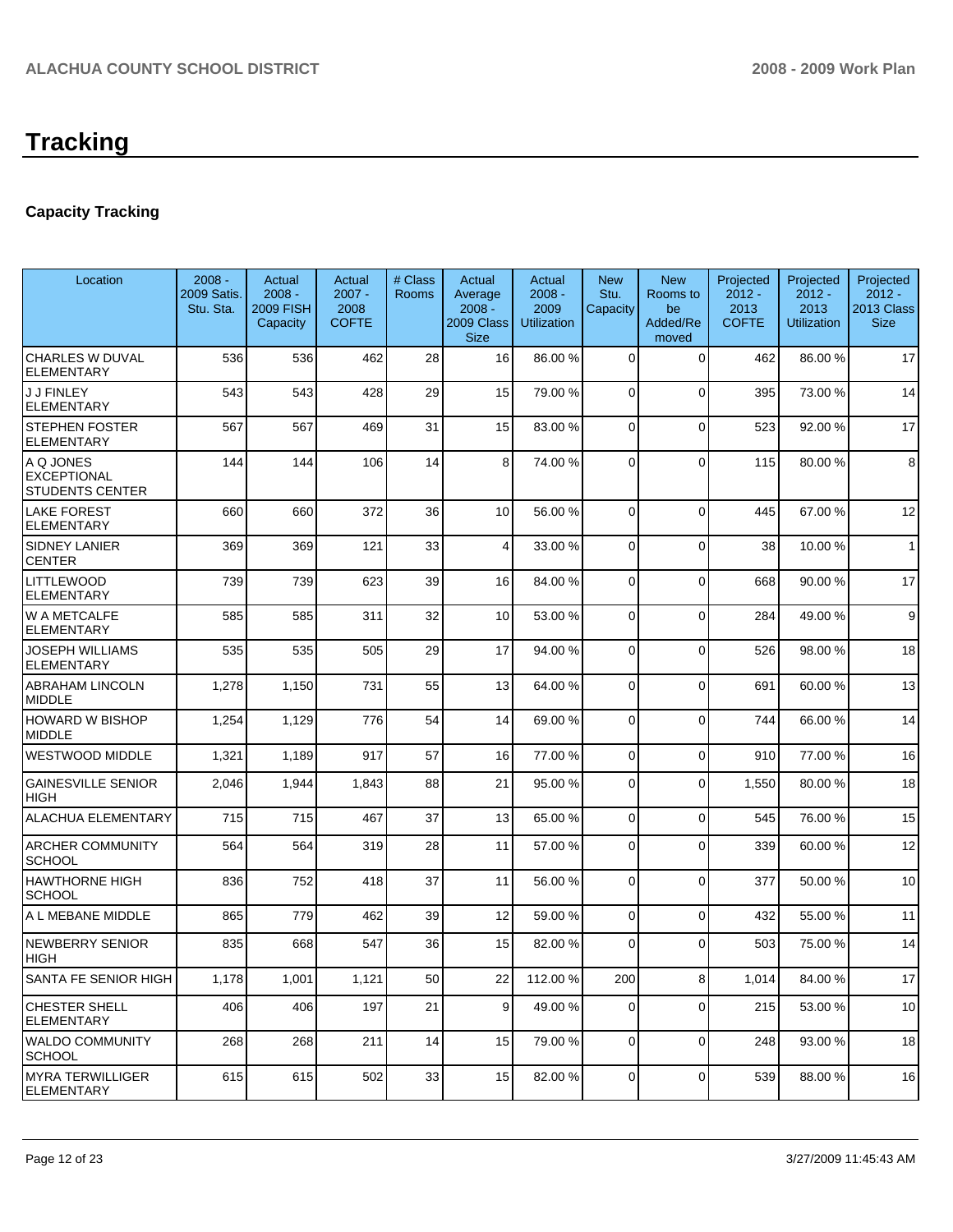| <b>IDYLWILD ELEMENTARY</b>                      | 651    | 651    | 569    | 35    | 16 | 87.00 % | 72             | $\overline{\mathbf{4}}$ | 710      | 98.00 % | 18             |
|-------------------------------------------------|--------|--------|--------|-------|----|---------|----------------|-------------------------|----------|---------|----------------|
| <b>GLEN SPRINGS</b><br><b>ELEMENTARY</b>        | 475    | 475    | 461    | 25    | 18 | 97.00 % | $\Omega$       | $\Omega$                | 458      | 96.00 % | 18             |
| <b>MARJORIE K RAWLINGS</b><br><b>ELEMENTARY</b> | 518    | 518    | 346    | 27    | 13 | 67.00 % | 0              | $\Omega$                | 440      | 85.00 % | 16             |
| IW TRAVIS LOFTEN<br><b>SENIOR HIGH</b>          | 660    | 528    | 194    | 30    | 6  | 37.00 % | 0              | $\Omega$                | 151      | 29.00 % | $\overline{5}$ |
| <b>EASTSIDE SENIOR HIGH</b>                     | 2,295  | 2,180  | 1,762  | 95    | 19 | 81.00 % | $\Omega$       | $\Omega$                | 1,492    | 68.00 % | 16             |
| IF W BUCHHOLZ SENIOR<br><b>HIGH</b>             | 2,377  | 2,258  | 2,218  | 101   | 22 | 98.00 % | $\Omega$       | $\Omega$                | 1,854    | 82.00 % | 18             |
| <b>PRAIRIE VIEW</b><br><b>ELEMENTARY</b>        | 575    | 575    | 191    | 31    | 6  | 33.00 % | 0              | $\Omega$                | $\Omega$ | 0.00%   | $\mathbf 0$    |
| <b>HIGH SPRINGS</b><br><b>COMMUNITY SCHOOL</b>  | 1,256  | 1,130  | 943    | 59    | 16 | 83.00 % | 0              | $\Omega$                | 577      | 51.00 % | 10             |
| <b>FORT CLARKE MIDDLE</b>                       | 1,252  | 1,127  | 851    | 53    | 16 | 76.00 % | $\Omega$       | $\Omega$                | 780      | 69.00 % | 15             |
| <b>HIDDEN OAK</b><br><b>ELEMENTARY</b>          | 802    | 802    | 818    | 43    | 19 | 102.00% | 0              | $\Omega$                | 732      | 91.00 % | 17             |
| <b>KIMBALL WILES</b><br><b>ELEMENTARY</b>       | 742    | 742    | 674    | 39    | 17 | 91.00 % | 0              | $\Omega$                | 733      | 99.00 % | 19             |
| NEWBERRY<br><b>ELEMENTARY</b>                   | 615    | 615    | 599    | 33    | 18 | 97.00 % | 0              | $\Omega$                | 481      | 78.00 % | 15             |
| <b>C W NORTON</b><br><b>ELEMENTARY</b>          | 687    | 687    | 658    | 37    | 18 | 96.00 % | 36             | $\overline{2}$          | 723      | 100.00% | 19             |
| <b>WILLIAM S TALBOT</b><br>ELEMENTARY           | 779    | 779    | 689    | 41    | 17 | 88.00 % | $\mathbf 0$    | $\Omega$                | 601      | 77.00 % | 15             |
| W W IRBY ELEMENTARY                             | 595    | 595    | 502    | 35    | 14 | 84.00 % | 0              | $\Omega$                | 546      | 92.00 % | 16             |
| <b>OAKVIEW MIDDLE</b>                           | 777    | 699    | 401    | 34    | 12 | 57.00 % | $\overline{0}$ | $\Omega$                | 468      | 67.00 % | 14             |
| KANAPAHA MIDDLE                                 | 1,199  | 1,079  | 888    | 53    | 17 | 82.00 % | 0              | $\Omega$                | 788      | 73.00 % | 15             |
| <b>LAWTON M CHILES</b><br><b>ELEMENTARY</b>     | 776    | 776    | 788    | 41    | 19 | 102.00% | 0              | $\Omega$                | 578      | 74.00 % | 14             |
| <b>HORIZON CENTER</b>                           | 387    | 387    | 144    | 17    | 8  | 37.00 % | $\Omega$       | $\Omega$                | 148      | 38.00 % | 9              |
|                                                 | 34,277 | 32,461 | 25,603 | 1,649 | 16 | 78.87 % | 308            | 14                      | 23,823   | 72.70 % | 14             |

The COFTE Projected Total (23,823) for 2012 - 2013 must match the Official Forecasted COFTE Total (24,723 ) for 2012 - 2013 before this section can be completed. In the event that the COFTE Projected Total does not match the Official forecasted COFTE, then the Balanced Projected COFTE Table should be used to balance COFTE.

| Projected COFTE for 2012 - 2013 |        |  |  |
|---------------------------------|--------|--|--|
| Elementary (PK-3)               | 8,444  |  |  |
| Middle (4-8)                    | 9,264  |  |  |
| High (9-12)                     | 7,015  |  |  |
|                                 | 24,723 |  |  |

| <b>Grade Level Type</b> | <b>Balanced Projected</b><br>COFTE for 2012 - 2013 |
|-------------------------|----------------------------------------------------|
| Elementary (PK-3)       | 600                                                |
| Middle (4-8)            | 300                                                |
| High (9-12)             |                                                    |
|                         | 24,723                                             |

#### **Relocatable Replacement**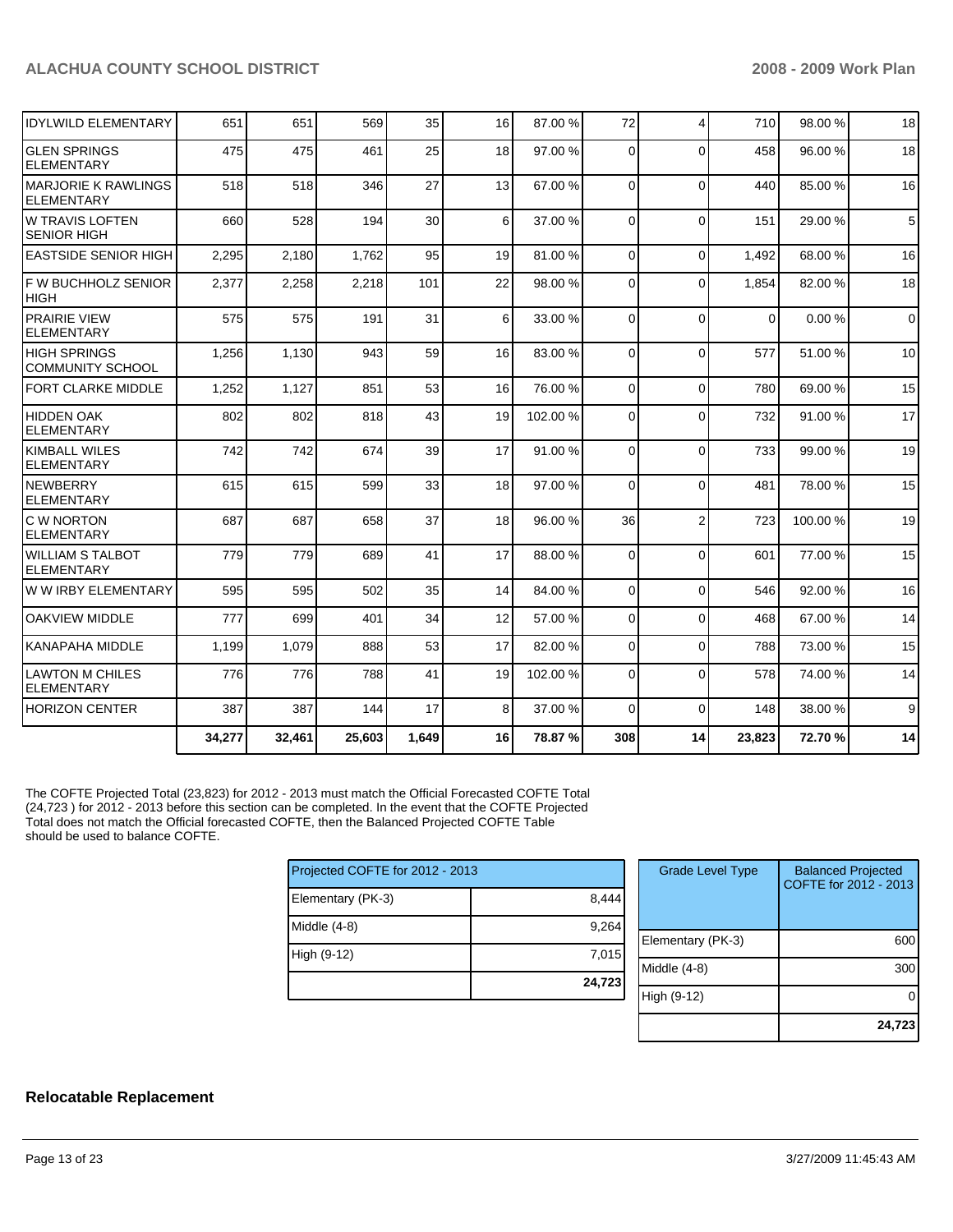Number of relocatable classrooms clearly identified and scheduled for replacement in the school board adopted financially feasible 5-year district work program.

| Location                          | 2009<br>$2008 -$ | $2009 - 2010$ | $2010 - 2011$ | 2011 - 2012 | 2012 - 2013 Year 5 Total |  |
|-----------------------------------|------------------|---------------|---------------|-------------|--------------------------|--|
| Total Relocatable Replacements: I |                  |               |               |             |                          |  |

### **Charter Schools Tracking**

Information regarding the use of charter schools.

| Location-Type                                      | # Relocatable<br>units or<br>permanent<br>classrooms | Owner            | <b>Year Started or</b><br><b>Scheduled</b> | Student<br><b>Stations</b> | <b>Students</b><br>Enrolled | Years in<br>Contract | <b>Total Charter</b><br><b>Students</b><br>projected for<br>$2012 - 2013$ |
|----------------------------------------------------|------------------------------------------------------|------------------|--------------------------------------------|----------------------------|-----------------------------|----------------------|---------------------------------------------------------------------------|
| Alachua Learning Center Inc.                       |                                                      | 8 PRIVATE        | 1999                                       | 144                        | 144                         | 6                    | 135                                                                       |
| Caring and Sharing Learning<br>School, Inc.        |                                                      | 6 PRIVATE        | 1998                                       | 130                        | 97                          | 6                    | 125                                                                       |
| Einstein Montessori School, Inc.                   |                                                      | 7 PRIVATE        | 1999                                       | 126                        | 108                         | 5                    | 108                                                                       |
| <b>Expressions Learning Arts</b><br>Academy, Inc.  |                                                      | 7 <b>PRIVATE</b> | 1999                                       | 116                        | 85                          | 4                    | 100                                                                       |
| Florida SIA Tech at Gainesville<br>Job Core Center |                                                      | 3 PRIVATE        | 2003                                       | 57                         | 200                         | 10                   | 197                                                                       |
| Genesis Preparatory School                         |                                                      | 4 PRIVATE        | 2000                                       | 80                         | 69                          | 5                    | 72                                                                        |
| Healthy Learning Academy, Inc.                     |                                                      | 3 PRIVATE        | 2006                                       | 54                         | 30 <sup>1</sup>             | 3                    | 60                                                                        |
| Hoggetowne Middle School                           |                                                      | 8 PRIVATE        | 2003                                       | 160                        | 146                         | 6                    | 200                                                                       |
| Micanopy Area Cooperative<br>School, Inc.          |                                                      | 7 <b>PRIVATE</b> | 1997                                       | 126                        | 109                         | 2                    | 130                                                                       |
| Micanopy Middle School, Inc.                       |                                                      | 4 PRIVATE        | 2002                                       | 72                         | 70                          | $\overline{7}$       | 120                                                                       |
| One Room School House Project,<br>Inc.             |                                                      | 8 PRIVATE        | 1997                                       | 120                        | 107                         | 6                    | 110                                                                       |
| Sweetwater Branch Academy                          |                                                      | 6 PRIVATE        | 2008                                       | 132                        | 101                         | 5                    | 420                                                                       |
|                                                    | 71                                                   |                  |                                            | 1,317                      | 1,266                       |                      | 1,777                                                                     |

### **Special Purpose Classrooms Tracking**

The number of classrooms that will be used for certain special purposes in the current year, by facility and type of classroom, that the district will, 1), not use for educational purposes, and 2), the co-teaching classrooms that are not open plan classrooms and will be used for educational purposes.

| School                               | <b>School Type</b>            | # of Elementary<br>K-3 Classrooms | # of Middle 4-8<br><b>Classrooms</b> | $#$ of High 9-12<br><b>Classrooms</b> | # of $ESE$<br>Classrooms | # of Combo<br><b>Classrooms</b> | Total<br><b>Classrooms</b> |
|--------------------------------------|-------------------------------|-----------------------------------|--------------------------------------|---------------------------------------|--------------------------|---------------------------------|----------------------------|
| IPRAIRIE VIEW ELEMENTARY             | Educational                   |                                   |                                      |                                       |                          |                                 | 18 <sup>l</sup>            |
| <b>Total Educational Classrooms:</b> |                               | 12                                |                                      |                                       |                          |                                 | 18 I                       |
|                                      |                               |                                   |                                      |                                       |                          |                                 |                            |
| School                               | <b>School Type</b>            | # of Elementary<br>K-3 Classrooms | # of Middle 4-8<br><b>Classrooms</b> | $#$ of High 9-12<br><b>Classrooms</b> | # of $ESE$<br>Classrooms | # of Combo<br><b>Classrooms</b> | Total<br><b>Classrooms</b> |
|                                      | Total Co-Teaching Classrooms: |                                   |                                      |                                       |                          |                                 | 01                         |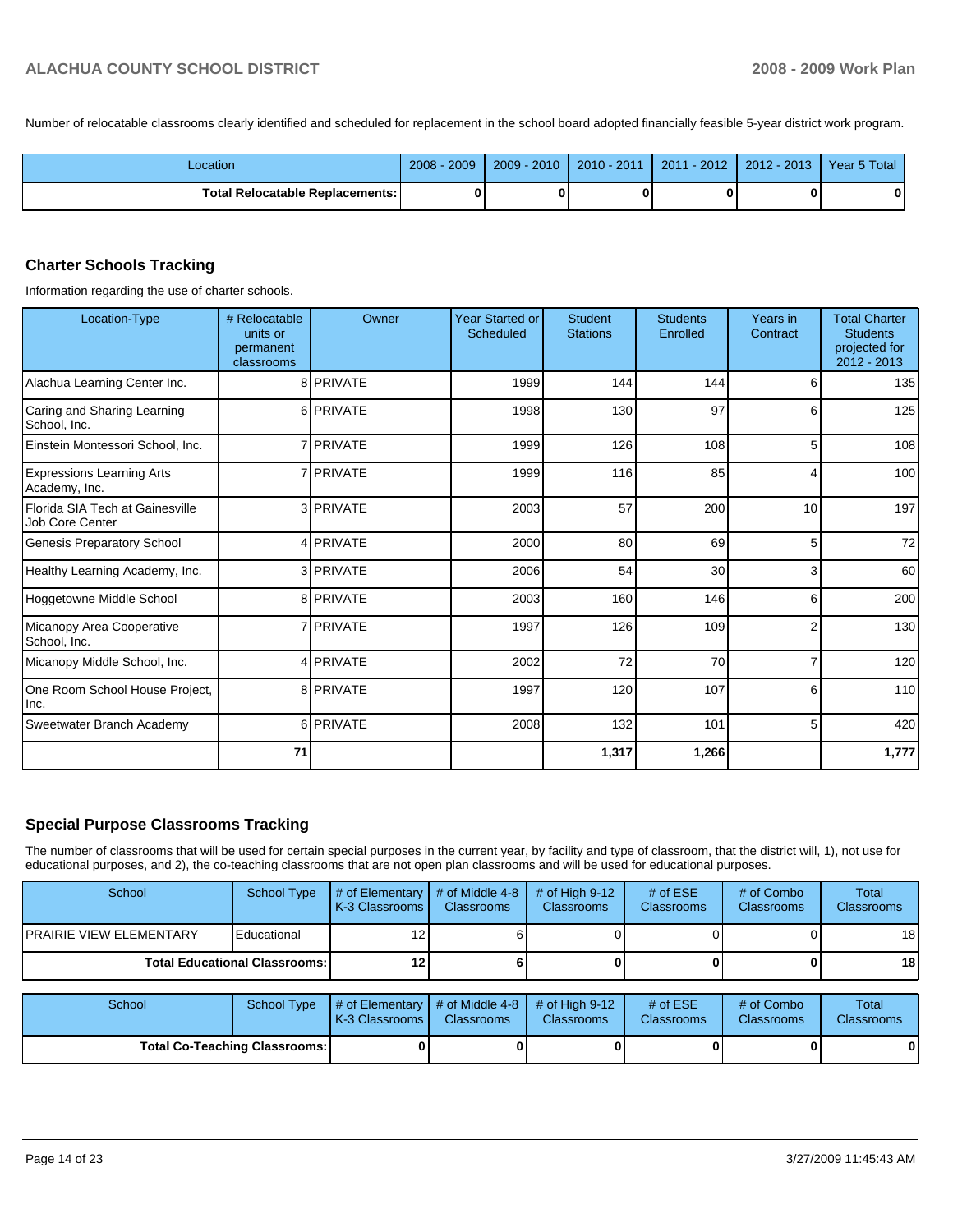#### **Infrastructure Tracking**

**Necessary offsite infrastructure requirements resulting from expansions or new schools. This section should include infrastructure information related to capacity project schedules and other project schedules (Section 4).** 

Unknown at this time

**Proposed location of planned facilities, whether those locations are consistent with the comprehensive plans of all affected local governments, and recommendations for infrastructure and other improvements to land adjacent to existing facilities. Provisions of 1013.33(12), (13) and (14) and 1013.36 must be addressed for new facilities planned within the 1st three years of the plan (Section 5).** 

Yes the proposed location is consitent with the comprehensive plan

**Consistent with Comp Plan?** Yes

#### **Net New Classrooms**

The number of classrooms, by grade level and type of construction, that were added during the last fiscal year.

| List the net new classrooms added in the 2007 - 2008 fiscal year.                                                                                       |                              |                                 | year.                                                                  |                        | List the net new classrooms to be added in the 2008 - 2009 fiscal |                            |                                |                        |
|---------------------------------------------------------------------------------------------------------------------------------------------------------|------------------------------|---------------------------------|------------------------------------------------------------------------|------------------------|-------------------------------------------------------------------|----------------------------|--------------------------------|------------------------|
| "Classrooms" is defined as capacity carrying classrooms that are added to increase<br>capacity to enable the district to meet the Class Size Amendment. |                              |                                 | Totals for fiscal year 2008 - 2009 should match totals in Section 15A. |                        |                                                                   |                            |                                |                        |
| Location                                                                                                                                                | $2007 - 2008$ #<br>Permanent | 2007 - 2008 #<br><b>Modular</b> | 2007 - 2008 #<br>Relocatable                                           | $2007 - 2008$<br>Total | $2008 - 2009$ #<br>Permanent                                      | $2008 - 2009$ #<br>Modular | $2008 - 2009$ #<br>Relocatable | $2008 - 2009$<br>Total |
| Elementary (PK-3)                                                                                                                                       |                              |                                 |                                                                        |                        |                                                                   |                            |                                |                        |
| Middle (4-8)                                                                                                                                            |                              |                                 |                                                                        |                        |                                                                   |                            |                                |                        |
| High (9-12)                                                                                                                                             | 16                           |                                 | $-14$                                                                  |                        |                                                                   |                            |                                |                        |
|                                                                                                                                                         | 16                           |                                 | -141                                                                   |                        |                                                                   |                            |                                |                        |

#### **Relocatable Student Stations**

Number of students that will be educated in relocatable units, by school, in the current year, and the projected number of students for each of the years in the workplan.

| <b>Site</b>                     | $2008 - 2009$ | $2009 - 2010$ | $2010 - 2011$ | $2011 - 2012$ | $2012 - 2013$ | 5 Year Average |
|---------------------------------|---------------|---------------|---------------|---------------|---------------|----------------|
| IGLEN SPRINGS ELEMENTARY        |               |               |               |               |               | 0              |
| IMARJORIE K RAWLINGS ELEMENTARY |               | 0             |               |               |               | $\mathbf 0$    |
| IW TRAVIS LOFTEN SENIOR HIGH    |               | 0             |               |               | 0             | $\mathbf 0$    |
| IEASTSIDE SENIOR HIGH           | 241           | 241           | 241           | 241           | 241           | 241            |
| F W BUCHHOLZ SENIOR HIGH        | 304           | 304           | 304           | 304           | 104           | 264            |
| <b>IPRAIRIE VIEW ELEMENTARY</b> |               | 0             |               |               | 0             | $\mathbf 0$    |
| IHIGH SPRINGS COMMUNITY SCHOOL  | 122           | 122           | 122           |               | n             | 73             |
| <b>IFORT CLARKE MIDDLE</b>      | 242           | 242           | 242           | 242           | 0             | 194            |
| HIDDEN OAK ELEMENTARY           | 59            | 59            |               |               |               | 24             |
| IKIMBALL WILES ELEMENTARY       | 18            | 18            | 18            | 18            | 18            | 18             |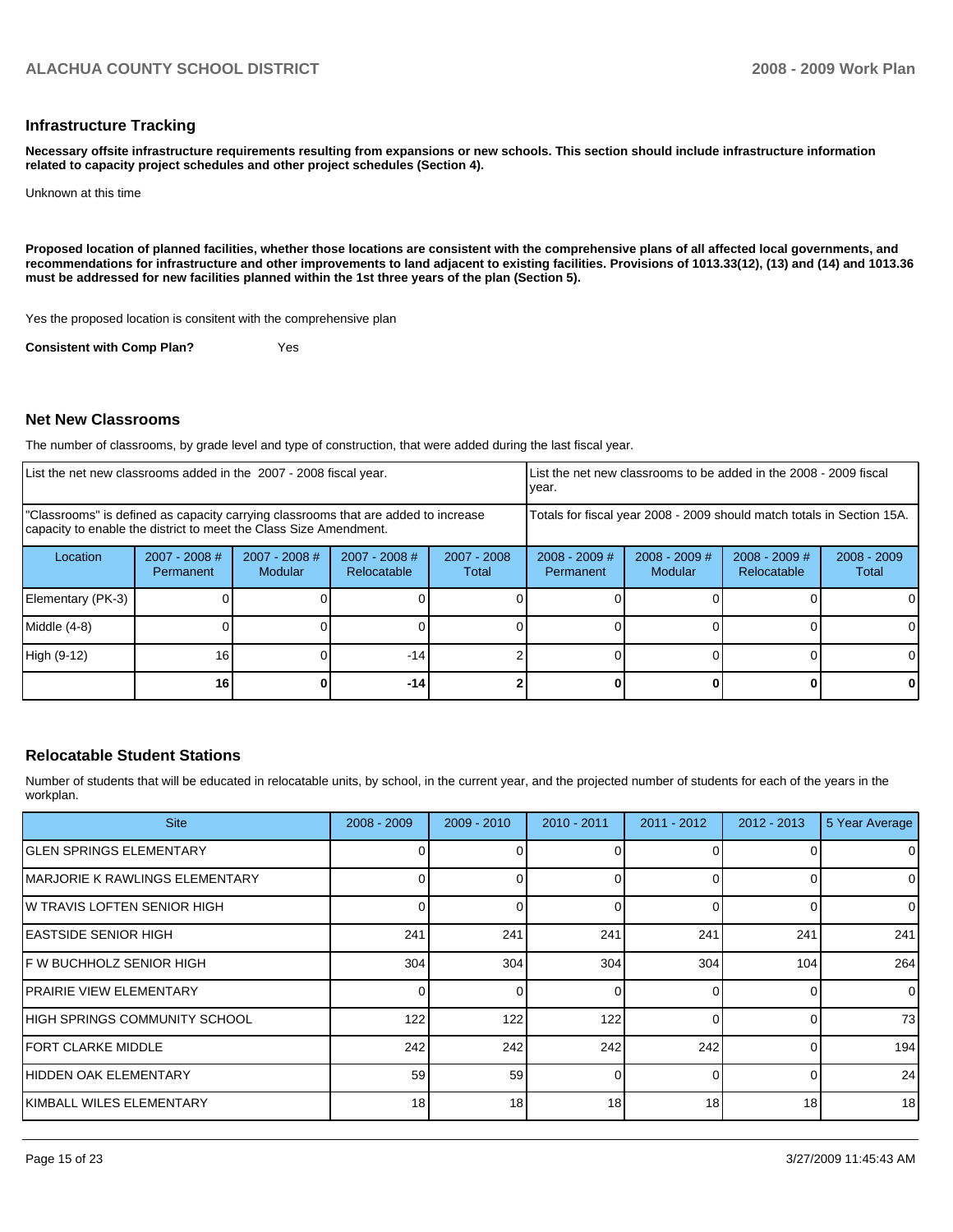| NEWBERRY ELEMENTARY                               | 100      | 100         | 0           | $\Omega$       | $\mathbf 0$ | 40             |
|---------------------------------------------------|----------|-------------|-------------|----------------|-------------|----------------|
| <b>C W NORTON ELEMENTARY</b>                      | 0        | 18          | 36          | 36             | 36          | 25             |
| WILLIAM S TALBOT ELEMENTARY                       | 58       | 58          | 0           | 0              | 0           | 23             |
| W W IRBY ELEMENTARY                               | 0        | 0           | 0           | $\Omega$       | $\mathbf 0$ | $\overline{0}$ |
| <b>OAKVIEW MIDDLE</b>                             | 0        | 0           | 0           | $\Omega$       | $\mathbf 0$ | $\overline{0}$ |
| KANAPAHA MIDDLE                                   | 0        | $\mathbf 0$ | 0           | $\Omega$       | $\mathbf 0$ | $\overline{0}$ |
| LAWTON M CHILES ELEMENTARY                        | 15       | 59          | 0           | $\Omega$       | $\mathbf 0$ | 15             |
| CHARLES W DUVAL ELEMENTARY                        | 44       | 44          | 44          | 44             | 44          | 44             |
| <b>JJ FINLEY ELEMENTARY</b>                       | 54       | 54          | 54          | 54             | 54          | 54             |
| <b>STEPHEN FOSTER ELEMENTARY</b>                  | 69       | 69          | 69          | 69             | 69          | 69             |
| A Q JONES EXCEPTIONAL STUDENTS CENTER             | 0        | 0           | 0           | 0              | 0           | $\overline{0}$ |
| LAKE FOREST ELEMENTARY                            | 0        | 0           | 0           | $\Omega$       | $\mathbf 0$ | $\overline{0}$ |
| <b>SIDNEY LANIER CENTER</b>                       | 0        | 0           | 0           | $\Omega$       | $\mathbf 0$ | $\overline{0}$ |
| LITTLEWOOD ELEMENTARY                             | 54       | 54          | 36          | 36             | 36          | 43             |
| lw a metcalfe elementary                          | 0        | 0           | 0           | 0              | $\mathbf 0$ | $\overline{0}$ |
| JOSEPH WILLIAMS ELEMENTARY                        | 0        | 0           | 0           | $\Omega$       | $\mathbf 0$ | $\overline{0}$ |
| <b>ABRAHAM LINCOLN MIDDLE</b>                     | 108      | 0           | 0           | $\Omega$       | $\mathbf 0$ | 22             |
| <b>HOWARD W BISHOP MIDDLE</b>                     | 22       | $\mathbf 0$ | $\mathbf 0$ | $\Omega$       | $\mathbf 0$ | $\overline{4}$ |
| WESTWOOD MIDDLE                                   | 52       | 52          | 52          | 52             | 52          | 52             |
| GAINESVILLE SENIOR HIGH                           | $\Omega$ | 0           | 0           | $\Omega$       | 0           | $\overline{0}$ |
| ALACHUA ELEMENTARY                                | 0        | 0           | 0           | $\Omega$       | $\mathbf 0$ | $\overline{0}$ |
| <b>ARCHER COMMUNITY SCHOOL</b>                    | 0        | 0           | 0           | $\Omega$       | $\mathbf 0$ | $\overline{0}$ |
| IHAWTHORNE HIGH SCHOOL                            | 30       | 0           | 0           | $\Omega$       | $\mathbf 0$ | 6              |
| A L MEBANE MIDDLE                                 | $\Omega$ | 0           | 0           | $\Omega$       | $\mathbf 0$ | $\overline{0}$ |
| INEWBERRY SENIOR HIGH                             | 60       | 60          | 60          | 60             | 60          | 60             |
| SANTA FE SENIOR HIGH                              | 125      | 125         | 0           | $\overline{0}$ | $\pmb{0}$   | 50             |
| CHESTER SHELL ELEMENTARY                          | 0        | 0           | $\mathbf 0$ | $\overline{0}$ | 0           | $\overline{0}$ |
| WALDO COMMUNITY SCHOOL                            | $\Omega$ | 0           | $\mathbf 0$ | $\mathbf 0$    | $\mathbf 0$ | $\overline{0}$ |
| MYRA TERWILLIGER ELEMENTARY                       | $\Omega$ | $\mathbf 0$ | $\mathbf 0$ | $\Omega$       | $\mathbf 0$ | $\overline{0}$ |
| <b>IDYLWILD ELEMENTARY</b>                        | 36       | 54          | $72\,$      | $72\,$         | 108         | 68             |
| HORIZON CENTER                                    | 95       | 0           | $\mathbf 0$ | $\overline{0}$ | 0           | 19             |
| Totals for ALACHUA COUNTY SCHOOL DISTRICT         |          |             |             |                |             |                |
| Total students in relocatables by year.           | 1,908    | 1,733       | 1,350       | 1,228          | 822         | 1,408          |
| Total number of COFTE students projected by year. | 25,598   | 25,062      | 24,775      | 24,623         | 24,723      | 24,956         |
| Percent in relocatables by year.                  | 7%       | 7 %         | 5 %         | 5 %            | $3\%$       | 6 %            |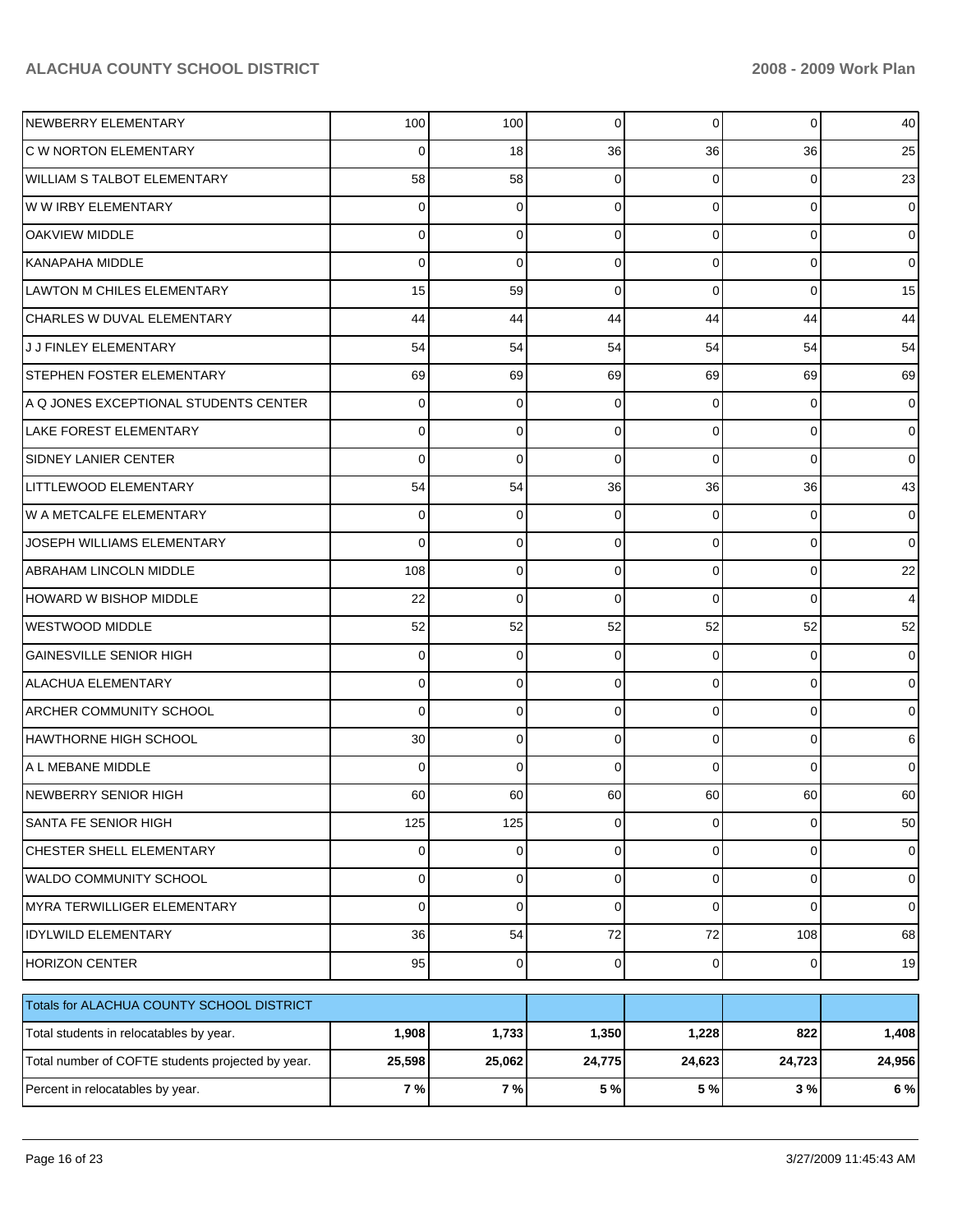#### **Leased Facilities Tracking**

Exising leased facilities and plans for the acquisition of leased facilities, including the number of classrooms and student stations, as reported in the educational plant survey, that are planned in that location at the end of the five year workplan.

| Location                     | # of Leased<br>Classrooms 2008 -<br>2009 | <b>FISH Student</b><br><b>Stations</b> | Owner                 | # of Leased<br>Classrooms 2012 -<br>2013 | <b>FISH Student</b><br><b>Stations</b> |
|------------------------------|------------------------------------------|----------------------------------------|-----------------------|------------------------------------------|----------------------------------------|
| <b>IEASTSIDE SENIOR HIGH</b> |                                          |                                        | 0 M-Space             |                                          | 100                                    |
| IF W BUCHHOLZ SENIOR HIGH    |                                          |                                        | 259 M-Space           |                                          | $\overline{0}$                         |
| <b>IFORT CLARKE MIDDLE</b>   |                                          |                                        | 110 William Scottsman |                                          | $\overline{0}$                         |
| HIDDEN OAK ELEMENTARY        |                                          |                                        | 23 M-Space            |                                          | $\overline{0}$                         |
| INEWBERRY ELEMENTARY         |                                          |                                        | 72 M-Space            |                                          | $\overline{0}$                         |
| <b>JJJ FINLEY ELEMENTARY</b> |                                          |                                        | 54 M-Space            |                                          | 54                                     |
|                              | 25                                       | 518                                    |                       |                                          | 154                                    |

#### **Failed Standard Relocatable Tracking**

Relocatable units currently reported by school, from FISH, and the number of relocatable units identified as 'Failed Standards'.

Nothing reported for this section.

# **Planning**

#### **Class Size Reduction Planning**

**Plans approved by the school board that reduce the need for permanent student stations such as acceptable school capacity levels, redistricting, busing, year-round schools, charter schools, magnet schools, public-private partnerships, multitrack scheduling, grade level organization, block scheduling, or other alternatives.** 

Redistricting - Attendance Zone Policy 5.11 Section (2)(f) - states that "The Board may assign students to alternative schools or programs located in or out of their assigned zone, for health, safety or welfare of the students, other students or staff to relieve crowded schools or avoid school crowding".

Magnet Schools - all grade levels

Block Scheduling - at High Schools��

Charter Schools - see "Tracking - Charter Schools"

#### **School Closure Planning**

**Plans for the closure of any school, including plans for disposition of the facility or usage of facility space, and anticipated revenues.** 

None at this time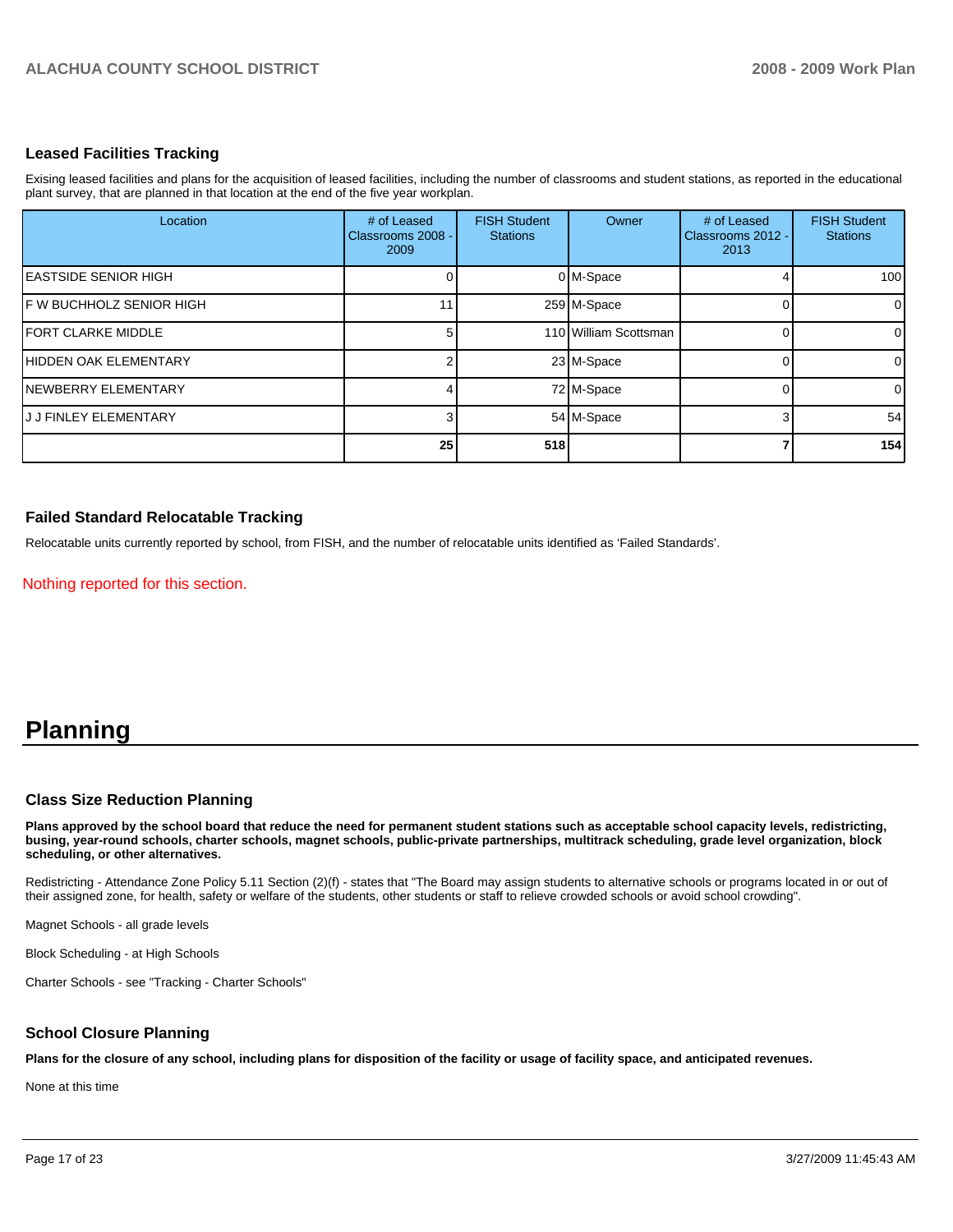# **Long Range Planning**

#### **Ten-Year Maintenance**

District projects and locations regarding the projected need for major renovation, repair, and maintenance projects within the district in years 6-10 beyond the projects plans detailed in the five years covered by the work plan.

| Project                                                           | 2012 - 2013 / 2017 - 2018<br><b>Projected Cost</b> |
|-------------------------------------------------------------------|----------------------------------------------------|
| Districtwide - Minor Maint & Improvement Projects (B)             | \$3,250,000                                        |
| Districtwide - Carpet / Tile (C)                                  | \$1,625,000                                        |
| Districtwide - Site Security / Fencing / Walks (D)                | \$1,100,000                                        |
| Districtwide - Security Projects (E)                              | \$275,000                                          |
| Districtwide - PE Enhancements (G)                                | \$1,250,000                                        |
| Districtwide - HVAC Replace / Repair (H)                          | \$6,600,000                                        |
| Districtwide - Fixed Equip / Furnishings (J)                      | \$775,000                                          |
| Districtwide - Indoor Air Quality / Testing (N)                   | \$275,000                                          |
| Districtwide - Relocatable Moves / Renovations (P) (Q)            | \$2,475,000                                        |
| Districtwide - Safety to Life (S)                                 | \$4,250,000                                        |
| Districtwide - Roofing Replace / Repair (R)                       | \$7,500,000                                        |
| Districtwide - Technology Upgrades (T)                            | \$5,500,000                                        |
| Districtwide - Vocational Minor Projects (V)                      | \$550,000                                          |
| Alachua - Remodel Building 1 (Phase III)                          | \$2,200,000                                        |
| Alachua - Remodel Bldg. 5                                         | \$165,000                                          |
| Alachua - Remodel Bldg. 2, Art                                    | \$260,000                                          |
| Archer - Remodel Bldg. 1, Construct Entry, Pick-Up                | \$2,000,000                                        |
| Archer - Remodel Admin to Media, Renovate Media                   | \$1,000,000                                        |
| Duval - Renovate Class Bldg. 1, Construct Restrooms               | \$1,800,000                                        |
| Littlewood - Renovate Class. Bldgs. 2-4, 8-10                     | \$1,700,000                                        |
| Newberry Elem. - Remodel Food Service to<br>Kindergarten, Bldg. 1 | \$750,000                                          |
| Newberry Elem. - Remodel Kindergarten to Admin.,<br>Bldg. 1       | \$1,300,000                                        |
| Rawlings - Construct Art, Music and Resource                      | \$1,500,000                                        |
| Bishop - Construct Multipurpose with Stage                        | \$2,000,000                                        |
| Fort Clarke - Construct Multipurspose with Stage                  | \$2,000,000                                        |
| High Springs - Renovate Bldg. 1                                   | \$1,400,000                                        |
| Lincoln - Remodel Classrooms & Media, Bldg. 1                     | \$7,000,000                                        |
| Mebane - Remodel Bldgs. 8 & 9                                     | \$2,100,000                                        |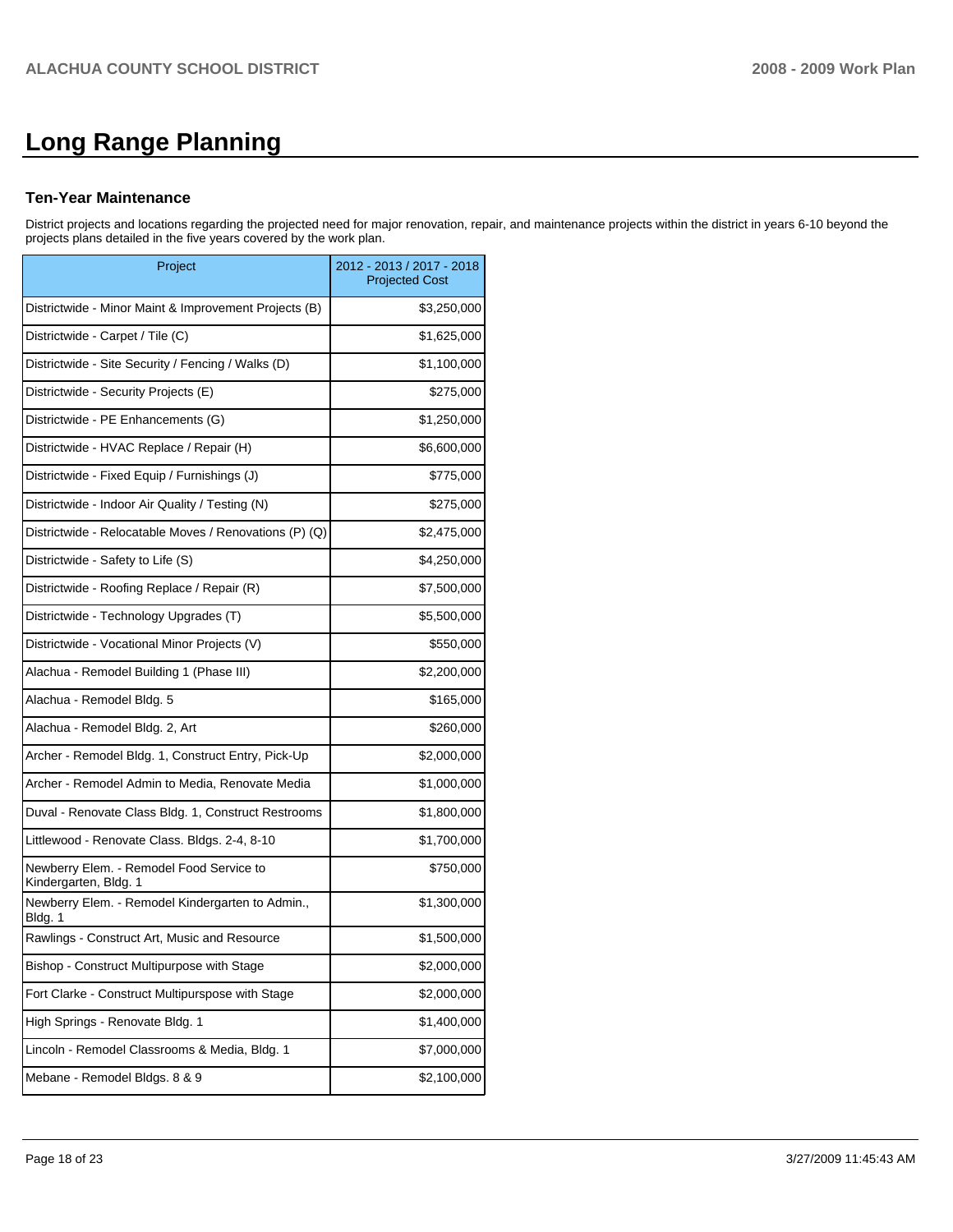| Mebane - Construct Kitchen and Remodel Dining,<br>Bldg 6          | \$2,200,000 |
|-------------------------------------------------------------------|-------------|
| Mebane - Renovate Locker Rooms and Gym                            | \$450,000   |
| Westwood - Renovate Locker Rooms and Gym                          | \$450,000   |
| Westwood - Renovate Bldg. 2 for Band, Choral &<br>Multipurpose    | \$750,000   |
| Buchholz - Remodel Science Labs to Classrooms,<br>Bldg. 4         | \$2,000,000 |
| Buchholz - Construct Student Services and Remodel<br>Admin        | \$3,400,000 |
| Buchholz - Remodel and Expand Media                               | \$1,700,000 |
| Eastside - Renovate Class in Bldg. 9 and enclose<br>Corridor      | \$2,100,000 |
| Eastside - Renovate Tech Lab, Bldg 13                             | \$600,000   |
| Eastside - Renovate Media                                         | \$800,000   |
| Eastside - Renovate Administration, Bldg. 1                       | \$500,000   |
| Gainesville - Renovate Classrooms, Bldgs. 3, 5, 6, 8,<br>11 & 14  | \$3,200,000 |
| Hawthorne - Remodel Bldg. 1 Classrooms and Admin.                 | \$5,700,000 |
| Hawthorne - Remodel Gym Locker Rooms and<br>Enlarge Lobby         | \$1,400,000 |
| Loften - Construct Admin. Addition, Remodel Media to<br>Admin.    | \$1,600,000 |
| Newberry High - Remodel Media to Dining                           | \$1,100,000 |
| Newberry High - Construct Administration Bldg.                    | \$2,200,000 |
| Newberry High - Convert Administration to<br>Classrooms           | \$600,000   |
| Newberry High - Construct Women's Varsity Locker<br>Room Addition | \$400,000   |
| Santa Fe - Construct Media and Remodel Media to<br>Band/Choral    | \$4,700,000 |
| Santa Fe - Remodel Band to Drama                                  | \$500,000   |
| Santa Fe - Renovate Auditorium                                    | \$1,900,000 |
| Santa Fe - Construct Admin. Addition and Renovate<br>Admin.       | \$3,000,000 |
| Santa Fe - Renovate Gym Locker Rooms and Lobby                    | \$1,900,000 |
| Camp Crystal - Construct Dining Hall and Kitchen                  | \$2,000,000 |
| Administrative Annex - Construct Bus Garage                       | \$6,300,000 |
| Duval - Remodel Kindergarten, Bldg. 3                             | \$1,500,000 |
| Newberry Elem. - Construct Art, Music & ESE                       | \$2,000,000 |
| Shell - Remodel Building 1 (all phases)                           | \$4,500,000 |
| Alachua - Construct Kitchen & Music & Remodel<br>Dining           | \$3,000,000 |
| Rawlings - Remodel Bldg. 1 (Phase i)                              | \$300,000   |
| Waldo - Renovate Bldg. 1 Art & Music                              | \$250,000   |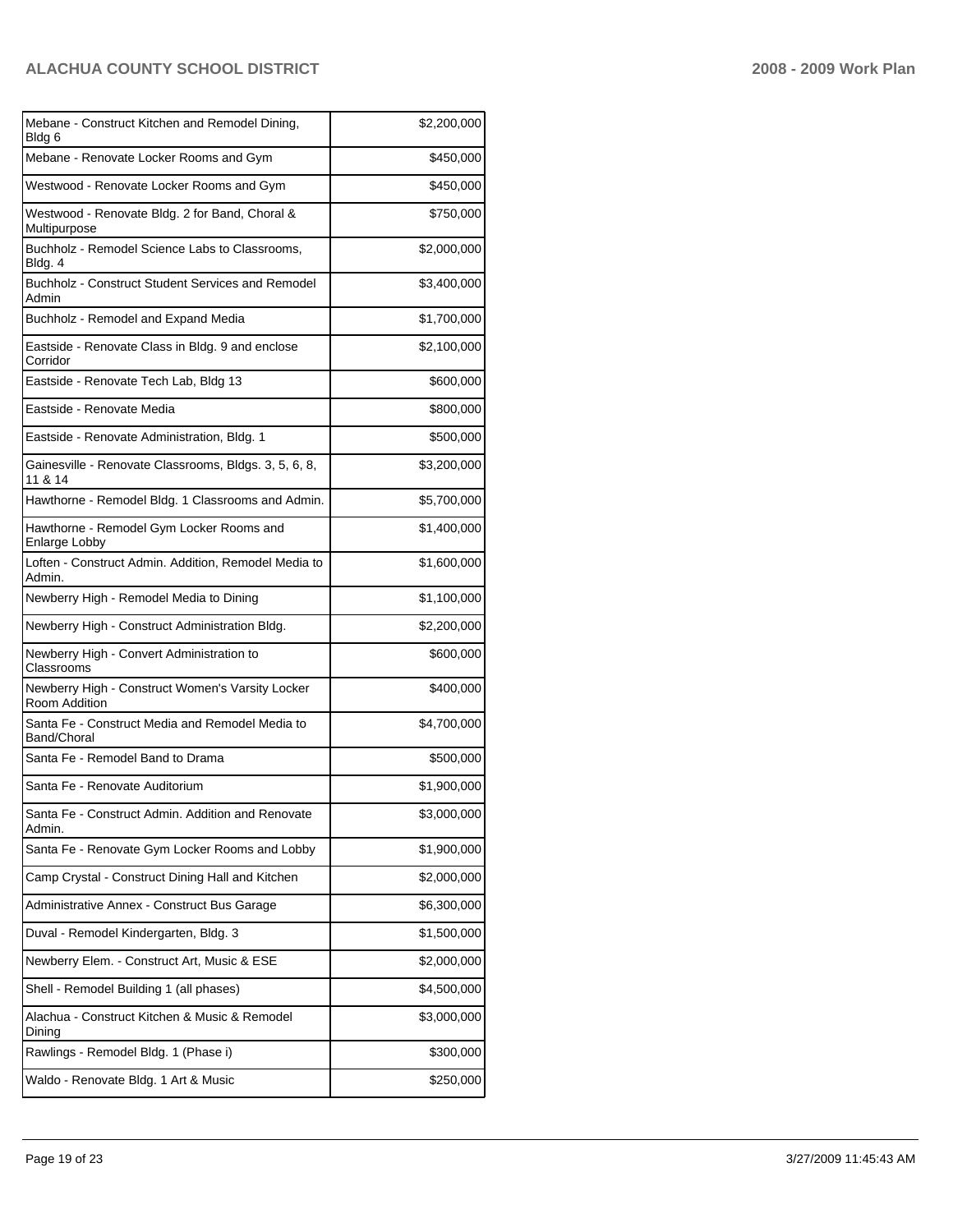| Lincoln - Remodel two Classrooms to Art - Bldg. 1            | \$250,000     |
|--------------------------------------------------------------|---------------|
| Santa Fe - Construct Food Service                            | \$4,000,000   |
| Newberry High - Construct Media and four Resource<br>l Rooms | \$5,000,000   |
| Eastside - Remodel Science Labs to Classrooms                | \$1,873,191   |
|                                                              | \$136,723,191 |

## **Ten-Year Capacity**

Schedule of capital outlay projects projected to ensure the availability of satisfactory student stations for the projected student enrollment in K-12 programs for the future 5 years beyond the 5-year district facilities work program.

| Project                                          | Location, Community, Quadrant or other<br>general location | 2012 - 2013 / 2017 - 2018<br><b>Projected Cost</b> |  |
|--------------------------------------------------|------------------------------------------------------------|----------------------------------------------------|--|
| 3 Science Classroom Addition                     | Hawthorne High                                             | \$2,000,000                                        |  |
| Vocational Facilities for Firefighter II Program | Loften High                                                | \$1,750,000                                        |  |
| Ag Lab Building                                  | Newberry High                                              | \$1,800,000                                        |  |
| 4 Classroom Addition                             | Littlewood Elementary                                      | \$2,000,000                                        |  |
| 4 Classroom Building                             | <b>Finley Elementary</b>                                   | \$2,200,000                                        |  |
| 8 Science Classrooms                             | Eastside High                                              | \$7,400,000                                        |  |
| 4 Classroom Building                             | Newberry Elementary                                        | \$2,000,000                                        |  |
| New Elementary "H" (1/2 size)                    | Newberry                                                   | \$18,500,000                                       |  |
| New Elementary "I" (1/2 size)                    | <b>North Gainesville</b>                                   | \$18,500,000                                       |  |
| New Elementary "J" (1/2 size)                    | South Gainesville                                          | \$18,500,000                                       |  |
| New Elementary "K" (1/2 size)                    | Alachua                                                    | \$18,500,000                                       |  |
|                                                  |                                                            | \$93,150,000                                       |  |

# **Ten-Year Planned Utilization**

Schedule of planned capital outlay projects identifying the standard grade groupings, capacities, and planned utilization rates of future educational facilities of the district for both permanent and relocatable facilities.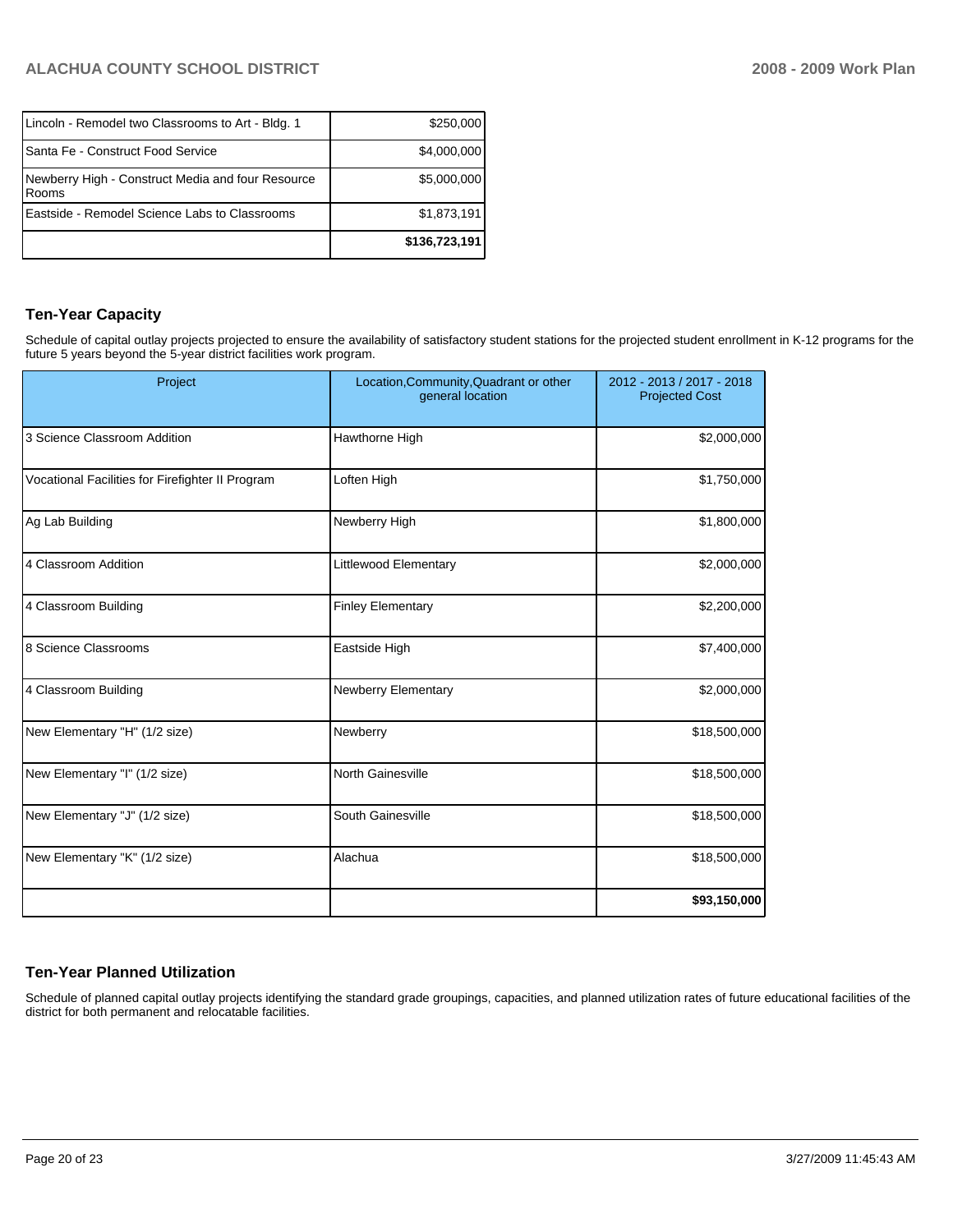| Grade Level Projections         | <b>FISH</b><br>Student<br><b>Stations</b> | <b>Actual 2007 -</b><br><b>2008 FISH</b><br>Capacity | Actual<br>$2007 -$<br>2008<br><b>COFTE</b> | Actual 2007 - 2008<br><b>Utilization</b> | Actual 2008 - 2009 / 2017 - 2018 new<br>Student Capacity to be added/removed | Projected 2017<br>2018 COFTE | Projected 2017 -<br>2018 Utilization |
|---------------------------------|-------------------------------------------|------------------------------------------------------|--------------------------------------------|------------------------------------------|------------------------------------------------------------------------------|------------------------------|--------------------------------------|
| Elementary - District<br>Totals | 14.078                                    | 14,078                                               | 11,158.95                                  | 79.27 %                                  | 1,627                                                                        | 13,883                       | 88.40 %                              |
| Middle - District Totals        | 8.370                                     | 7,534                                                | 5,025.32                                   | 66.70 %                                  | -79                                                                          | 6.169                        | 82.75 %                              |
| High - District Totals          | 11.865                                    | 10,941                                               | 9.047.99                                   | 82.70 %                                  | 345                                                                          | 7.823                        | 69.32 %                              |
| Other - ESE, etc                | 1.093                                     | 920                                                  | 370.90                                     | 40.33 %                                  |                                                                              | 400                          | 43.48 %                              |
|                                 | 35,406                                    | 33,473                                               | 25,603.16                                  | 76.49 %                                  | 1,893                                                                        | 28,275                       | 79.95 %                              |

#### **Ten-Year Infrastructure Planning**

**Proposed Location of Planned New, Remodeled, or New Additions to Facilities in 06 thru 10 out years (Section 28).** 

The planned new, and new additions to facilities are in high growth areas primarily on the west and northwest side of Alachua County.

Plans for closure of any school, including plans for disposition of the facility or usage of facility space, and anticipated revenues in the 06 thru 10 out **years (Section 29).** 

None.

#### **Twenty-Year Maintenance**

District projects and locations regarding the projected need for major renovation, repair, and maintenance projects within the district in years 11-20 beyond the projects plans detailed in the five years covered by the work plan.

| Project                                                | 2017 - 2018 / 2027 - 2028 Projected Cost |
|--------------------------------------------------------|------------------------------------------|
| Districtwide - Minor Maint & Improvement Projects (B)  | \$6,500,000                              |
| Districtwide - Carpet / Tile (C)                       | \$3,250,000                              |
| Districtwide - Site Security / Fencing / Walks (D)     | \$2,200,000                              |
| Districtwide - Security Projects (E)                   | \$550,000                                |
| Districtwide - PE Enhancements (G)                     | \$2,500,000                              |
| Districtwide - HVAC Replace / Repair (H)               | \$13,200,000                             |
| Districtwide - Fixed Equip / Furnishings (J)           | \$1,550,000                              |
| Districtwide - Indoor Air Quality / Testing (N)        | \$550,000                                |
| Districtwide - Relocatable Moves / Renovations (P) (Q) | \$5,000,000                              |
| Districtwide - Safety to Life (S)                      | \$8,500,000                              |
| Districtwide - Roofing Replace / Repair (R)            | \$15,000,000                             |
| Districtwide - Technology Upgrades (T)                 | \$11,000,000                             |
| Districtwide - Vocational Minor Projects (V)           | \$1,100,000                              |
| Archer - Renovate Bldgs. 2 & 3                         | \$1,500,000                              |
| Idylwild - Renovate Classrooms, Bldgs. 3-6             | \$1,300,000                              |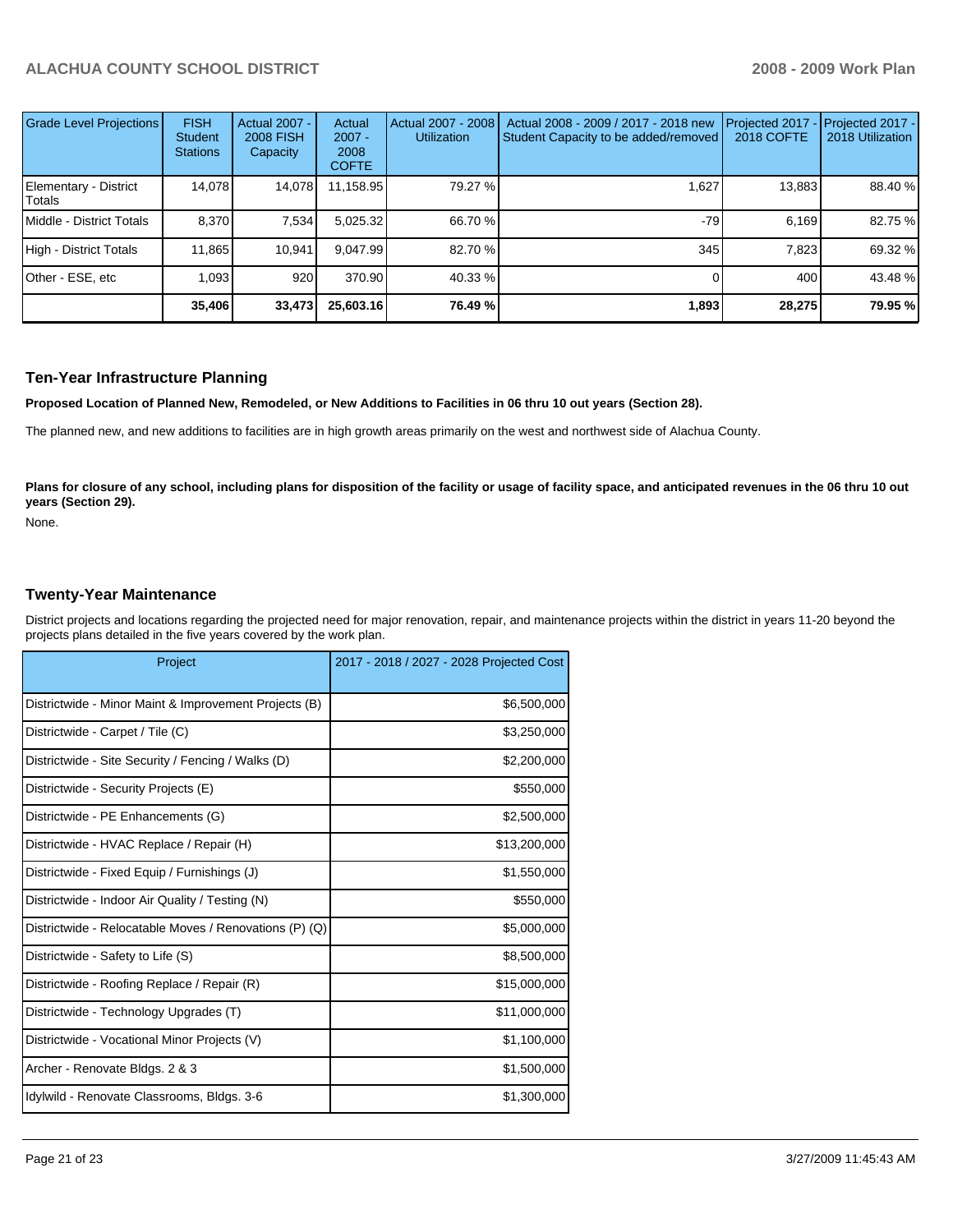| Metcalfe - Remodel Classrooms, Bldgs. 1, 2, 4-9                               | \$5,000,000   |
|-------------------------------------------------------------------------------|---------------|
| Newberry Elem. - Remodel Classrooms, Bldg. 1                                  | \$6,000,000   |
| Rawlings - Remodel Bldg. 1                                                    | \$3,300,000   |
| Terwilliger - Construct Food Service Builidng                                 | \$3,500,000   |
| Terwilliger - Remodel Food Service for other uses,<br><b>Bldg. 10</b>         | \$1,250,000   |
| Fort Clarke - Remodel Tech & Home Ec Labs                                     | \$500,000     |
| High Springs - Remodel Building 4 Centrums                                    | \$400,000     |
| Lincoln - Remodel Tech Lab, Bldg. 2                                           | \$1,100,000   |
| Westwood - Renovate Media, Bldg. 6                                            | \$750,000     |
| Buchholz - Renovate Classrooms, Bldgs. 2 & 4                                  | \$3,500,000   |
| Eastside - Renovate Classrooms, Bldgs. 2, 4, & 6                              | \$5,000,000   |
| Loften - Renovate Bldgs. 2-5, 7 & 8                                           | \$1,750,000   |
| Loften - Construct Gym                                                        | \$3,500,000   |
| Newberry High - Renovate Auditorium and Construct<br><b>Dressing Rooms</b>    | \$1,000,000   |
| Newberry High - Construct Band, Remodel Band to<br>Vocal, Remodel Art         | \$1,900,000   |
| Newberry High - Remodel Plant Mechanic's to PE<br><b>Offices and Training</b> | \$500,000     |
| Santa Fe - Renovate Classrooms, Bldgs 5, 6, 8, 9-11                           | \$4,000,000   |
| Glen Springs - Construct Art, Music & 4 Resource                              | \$3,000,000   |
| Glen Springs - Remodel Food Service, Media and<br>Admin.                      | \$3,300,000   |
| Shell - Remodel Bldg. 1 - South Side                                          | \$1,800,000   |
| High Springs - Renovate & Expand Student Services                             | \$1,000,000   |
| Horizon Center - Construct Admin and Food Service<br>Bldgs.                   | \$2,500,000   |
|                                                                               | \$128,250,000 |

# **Twenty-Year Capacity**

Schedule of capital outlay projects projected to ensure the availability of satisfactory student stations for the projected student enrollment in K-12 programs for the future 11-20 years beyond the 5-year district facilities work program.

| Project               | Location, Community, Quadrant or other<br>general location | 2017 - 2018 / 2027 - 2028<br><b>Projected Cost</b> |
|-----------------------|------------------------------------------------------------|----------------------------------------------------|
| New High School "AAA" | Southwert Gainesville                                      | \$60,000,000                                       |
| 12 Skills Labs        | Newberry High                                              | \$750,000                                          |
| 20 Classroom Building | Elementary "G" (High Springs)                              | \$10,000,000                                       |